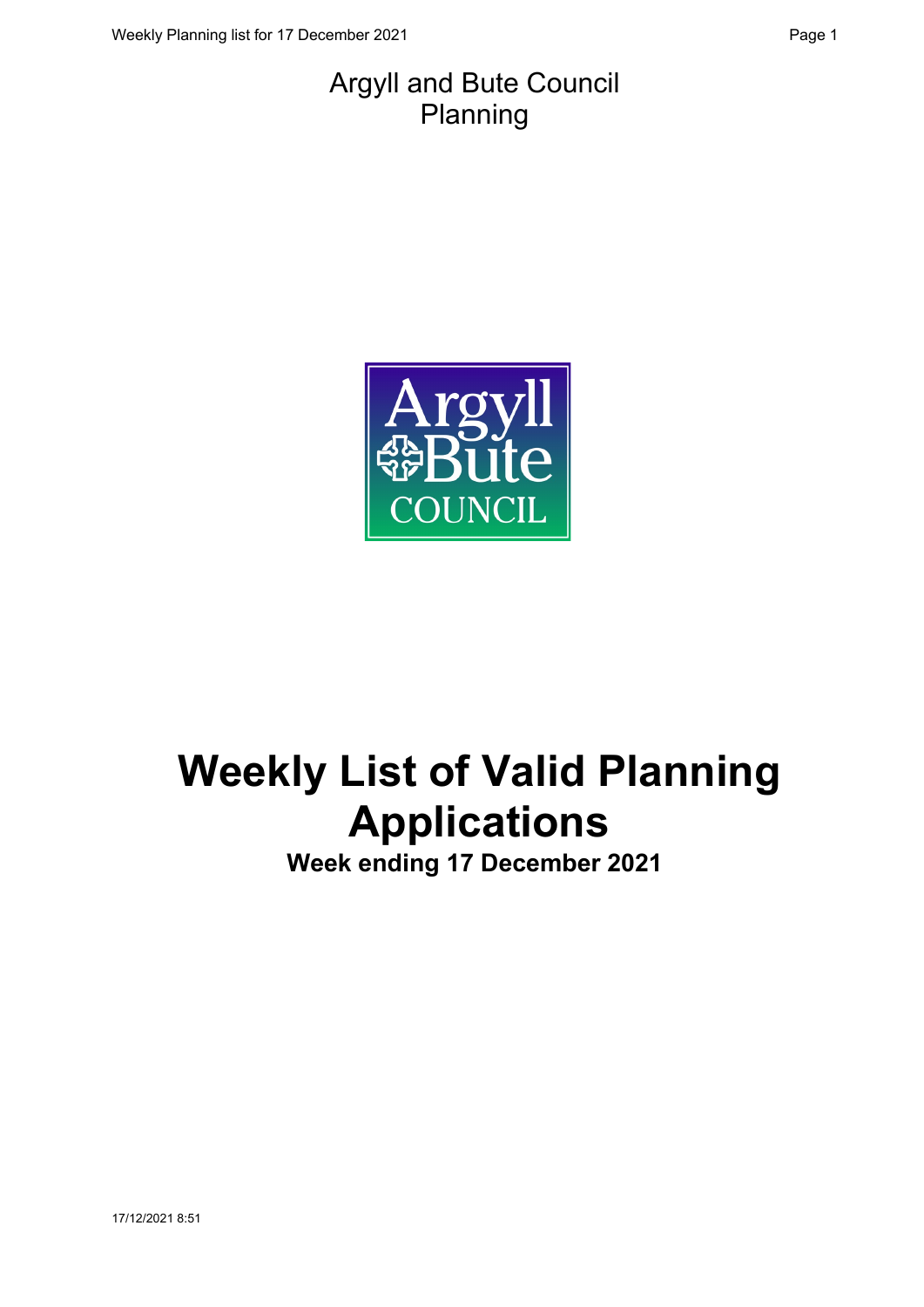### **Bute and Cowal**

| Reference:                | 21/02290/CLWP                                                   | Officer:<br>Telephone:                               | <b>Steven Gove</b><br>01546 605518                              |
|---------------------------|-----------------------------------------------------------------|------------------------------------------------------|-----------------------------------------------------------------|
| <b>Ward Details:</b>      | 08 - Isle Of Bute                                               |                                                      |                                                                 |
| <b>Community Council:</b> | <b>Bute Community Council</b>                                   |                                                      |                                                                 |
| Proposal:                 | Certificate of Lawfulness (Proposed) for the erection of a gar- |                                                      |                                                                 |
|                           |                                                                 |                                                      | den structure to facilitate a home working jewellery studio and |
|                           |                                                                 | spa with covered and uncovered patio area            |                                                                 |
| Location:                 |                                                                 |                                                      | Ardnamara, Academy Road, Rothesay, Isle Of Bute, Argyll And     |
|                           |                                                                 |                                                      |                                                                 |
|                           | Bute, PA20 0BG                                                  |                                                      |                                                                 |
| <b>Applicant:</b>         | Mr Drew Burchenal                                               |                                                      |                                                                 |
|                           |                                                                 |                                                      | Ardnamara, Academy Road, Rothesay, Isle Of Bute, Argyll And     |
|                           | Bute, PA20 0BG                                                  |                                                      |                                                                 |
| Agent:                    | <b>Spacesix Architects</b>                                      |                                                      |                                                                 |
|                           | 272 Bath Street, Glasgow, G2 4JR                                |                                                      |                                                                 |
| <b>Development Type:</b>  |                                                                 | N17 - Other consents and certificates 2mths          |                                                                 |
| <b>Grid Ref:</b>          | 208314 - 664942                                                 |                                                      |                                                                 |
|                           |                                                                 |                                                      |                                                                 |
| <b>Reference:</b>         | 21/02410/PP                                                     | Officer:                                             | <b>Brian Close</b>                                              |
|                           |                                                                 | Telephone:                                           | 01546 605518                                                    |
| <b>Ward Details:</b>      | 06 - Cowal                                                      |                                                      |                                                                 |
| <b>Community Council:</b> | <b>Cairndow Community Council</b>                               |                                                      |                                                                 |
|                           |                                                                 |                                                      |                                                                 |
| Proposal:                 |                                                                 |                                                      | Erection of dwellinghouse, installation of air source heat pump |
|                           | and formation of access                                         |                                                      |                                                                 |
| Location:                 |                                                                 |                                                      | Plot 3, Land South Of Manson View, Cairndow, Argyll And Bute    |
| <b>Applicant:</b>         |                                                                 | Mr And Mrs Paul And Dorothy Chalmers                 |                                                                 |
|                           |                                                                 | 6 Kilmorich, Cairndow, Argyll And Bute, PA26 8BA     |                                                                 |
| Agent:                    | Arbour                                                          |                                                      |                                                                 |
|                           | Ardkinglas, Cairndow, Argyll And Bute, PA26 8BG                 |                                                      |                                                                 |
| <b>Development Type:</b>  | N03B - Housing - Local                                          |                                                      |                                                                 |
| <b>Grid Ref:</b>          | 218132 - 710842                                                 |                                                      |                                                                 |
|                           |                                                                 |                                                      |                                                                 |
| <b>Reference:</b>         | 21/02417/LIB                                                    | Officer:                                             | <b>Brian Close</b>                                              |
|                           |                                                                 | Telephone:                                           | 01546 605518                                                    |
|                           |                                                                 |                                                      |                                                                 |
| <b>Ward Details:</b>      | 07 - Dunoon                                                     |                                                      |                                                                 |
| <b>Community Council:</b> | <b>Dunoon Community Council</b>                                 |                                                      |                                                                 |
| Proposal:                 |                                                                 |                                                      | Formation of tiered terrace to provide a seating and events     |
|                           | area                                                            |                                                      |                                                                 |
| Location:                 |                                                                 |                                                      | Dunoon Burgh Hall, 195 Argyll Street, Dunoon, Argyll And        |
|                           | Bute, PA23 7DD                                                  |                                                      |                                                                 |
| <b>Applicant:</b>         | Architeco                                                       |                                                      |                                                                 |
|                           |                                                                 | 195 Argyll Street, Dunoon, Argyll And Bute, PA23 7DD |                                                                 |
| Agent:                    | Architeco Ltd                                                   |                                                      |                                                                 |
|                           |                                                                 | 43 Argyll Street, Dunoon, Argyll And Bute, PA23 7HG  |                                                                 |
|                           |                                                                 |                                                      |                                                                 |
| <b>Development Type:</b>  |                                                                 | N14 - Listed bldg + con area consents                |                                                                 |

**Grid Ref:** 217285 - 676915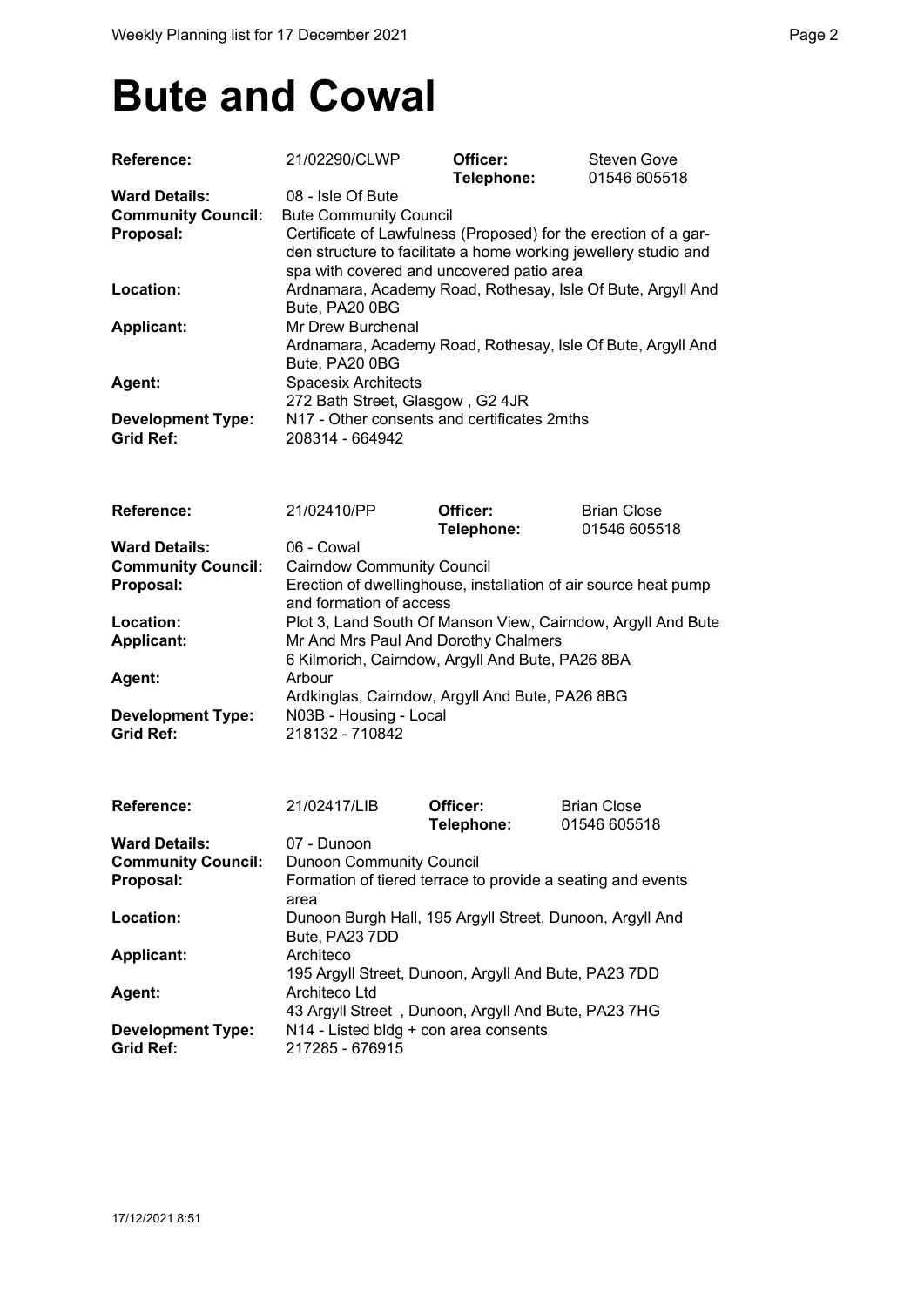Weekly Planning list for 17 December 2021 **Page 3** Page 3

| 21/02443/PP                                                    | Officer: | <b>Steven Gove</b>                                                                                                                                                                                                                                                                                                                                                                                                                 |
|----------------------------------------------------------------|----------|------------------------------------------------------------------------------------------------------------------------------------------------------------------------------------------------------------------------------------------------------------------------------------------------------------------------------------------------------------------------------------------------------------------------------------|
|                                                                |          | 01546 605518                                                                                                                                                                                                                                                                                                                                                                                                                       |
| 06 - Cowal                                                     |          |                                                                                                                                                                                                                                                                                                                                                                                                                                    |
|                                                                |          |                                                                                                                                                                                                                                                                                                                                                                                                                                    |
| Demolition of existing single storey front and rear extensions |          |                                                                                                                                                                                                                                                                                                                                                                                                                                    |
|                                                                |          |                                                                                                                                                                                                                                                                                                                                                                                                                                    |
|                                                                |          |                                                                                                                                                                                                                                                                                                                                                                                                                                    |
|                                                                |          |                                                                                                                                                                                                                                                                                                                                                                                                                                    |
| Mr David Moffat                                                |          |                                                                                                                                                                                                                                                                                                                                                                                                                                    |
|                                                                |          |                                                                                                                                                                                                                                                                                                                                                                                                                                    |
|                                                                |          |                                                                                                                                                                                                                                                                                                                                                                                                                                    |
|                                                                |          |                                                                                                                                                                                                                                                                                                                                                                                                                                    |
|                                                                |          |                                                                                                                                                                                                                                                                                                                                                                                                                                    |
| 198431 - 673511                                                |          |                                                                                                                                                                                                                                                                                                                                                                                                                                    |
|                                                                |          | Telephone:<br><b>Kilfinan Community Council</b><br>and erection of 1.5 storey replacement front and rear exten-<br>sions including formation of first floor balcony<br>Creggans Cottage, Tighnabruaich, Argyll And Bute, PA21 2DY<br>Creggans Cottage, Tighnabruaich, Argyll And Bute, PA21 2DY<br><b>Ecological Architecture LLP</b><br>Cart Shed Studio, Tombreck, Lawers, Aberfeldy, PH15 2PB<br>N01 - Householder developments |

| <b>Reference:</b>         | 21/02496/PPP                                             | Officer:   | <b>Brian Close</b> |
|---------------------------|----------------------------------------------------------|------------|--------------------|
|                           |                                                          | Telephone: | 01546 605518       |
| <b>Ward Details:</b>      | 06 - Cowal                                               |            |                    |
| <b>Community Council:</b> | Kirn And Hunters Quay Community Council                  |            |                    |
| Proposal:                 | Site for the erection of dwellinghouse                   |            |                    |
| Location:                 | Garden Ground Of 39 Eccles Road, Hunters Quay, Dunoon,   |            |                    |
|                           | Argyll And Bute, PA23 8LB                                |            |                    |
| <b>Applicant:</b>         | Mr & Mrs Kevin Wilkinson                                 |            |                    |
|                           | Haughton House, 39 Eccles Road, Dunoon, Argyll And Bute, |            |                    |
|                           | <b>PA23 8LB</b>                                          |            |                    |
| Agent:                    | Architeco Ltd                                            |            |                    |
|                           | 43 Argyll Street, Dunoon, Argyll And Bute, PA23 7HG      |            |                    |
| <b>Development Type:</b>  | N03B - Housing - Local                                   |            |                    |
| <b>Grid Ref:</b>          | 218208 - 679485                                          |            |                    |

| <b>Reference:</b>         | 21/02521/LIB                            | Officer:   | Allocated To Area Office                                       |
|---------------------------|-----------------------------------------|------------|----------------------------------------------------------------|
|                           |                                         | Telephone: | 01546 605518                                                   |
| <b>Ward Details:</b>      | 08 - Isle Of Bute                       |            |                                                                |
| <b>Community Council:</b> | <b>Bute Community Council</b>           |            |                                                                |
| Proposal:                 |                                         |            | Removal of cement render and replacement with traditional      |
|                           |                                         |            | lime harling at eastern end of building, along with associated |
|                           | general fabric repairs                  |            |                                                                |
| Location:                 |                                         |            | The United Church Of Bute, Townhead, Rothesay, Isle Of Bute,   |
|                           | Isle Of Bute, Argyll And Bute, PA20 9JH |            |                                                                |
| <b>Applicant:</b>         | United Church Of Bute                   |            |                                                                |
|                           |                                         |            | High Street, Rothesay, Isle Of Bute, Argyll And Bute, PA20 9JH |
| Agent:                    | <b>Barham Glen Architects</b>           |            |                                                                |
|                           |                                         |            | Studio 6.07, The Whisky Bond, 2 Dawson Street, Glasgow, G4     |
|                           | 9SS                                     |            |                                                                |
| <b>Development Type:</b>  | N14 - Listed bldg + con area consents   |            |                                                                |
| <b>Grid Ref:</b>          | 208607 - 663713                         |            |                                                                |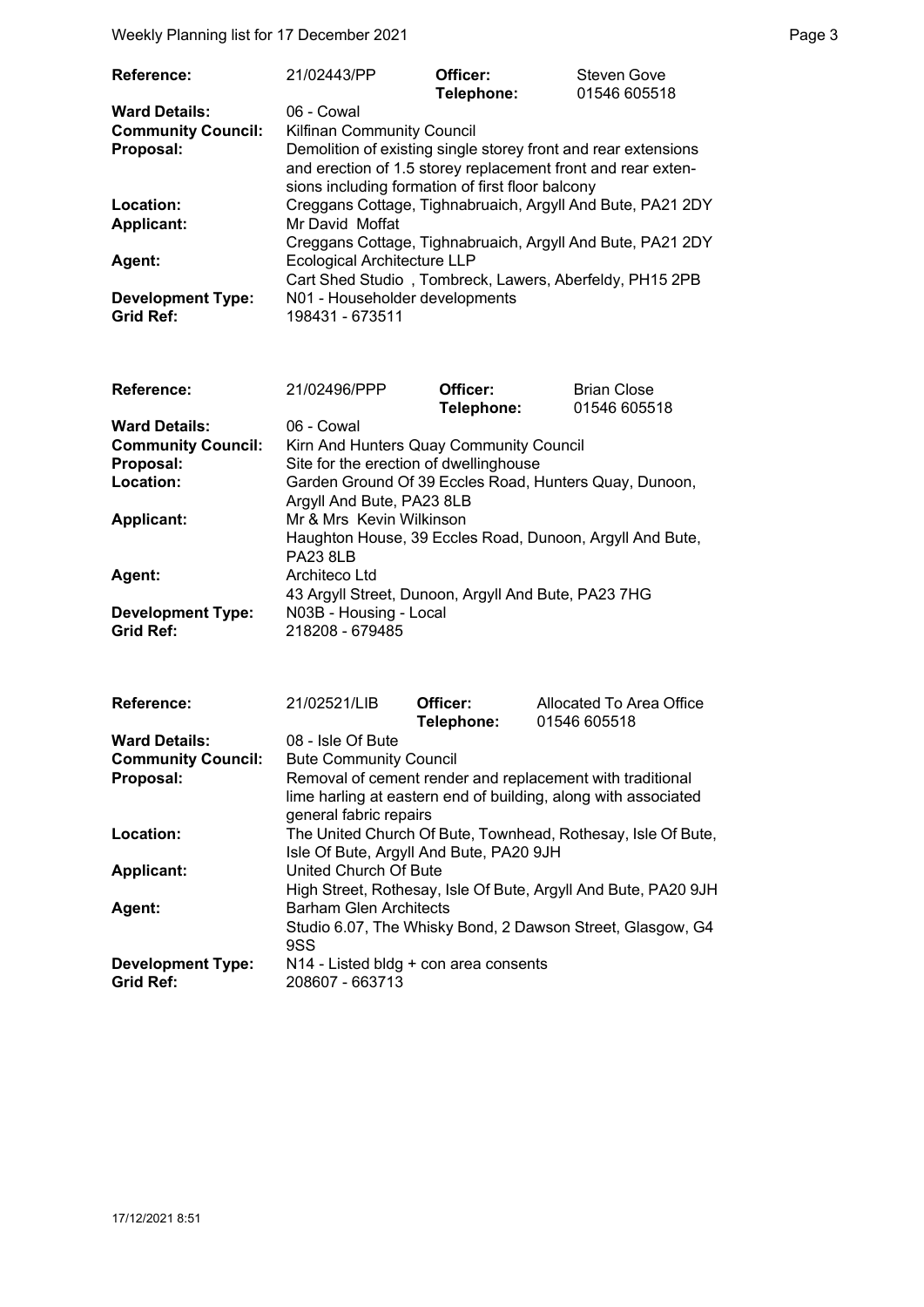| Reference:                | 21/02687/ELCNOT                                       | Officer:<br>Telephone: | Allocated To Area Office<br>01546 605518                    |
|---------------------------|-------------------------------------------------------|------------------------|-------------------------------------------------------------|
| <b>Ward Details:</b>      | 06 - Cowal                                            |                        |                                                             |
| <b>Community Council:</b> | Colintraive And Glendaruel CC                         |                        |                                                             |
| Proposal:                 | Proposed new 33kv overhead spurline                   |                        |                                                             |
| Location:                 | Land South Of Strondavon, Glendaruel, Argyll And Bute |                        |                                                             |
| <b>Applicant:</b>         | Scottish And Southern Electricity Networks            |                        |                                                             |
|                           |                                                       |                        | Unit 4, Ben Nevis Industrial Estate, Fort William, PH33 6PR |
| <b>Agent:</b>             | N/A                                                   |                        |                                                             |
| <b>Development Type:</b>  | N0 - not required for statutory returns               |                        |                                                             |
| Grid Ref:                 | 204255 - 690548                                       |                        |                                                             |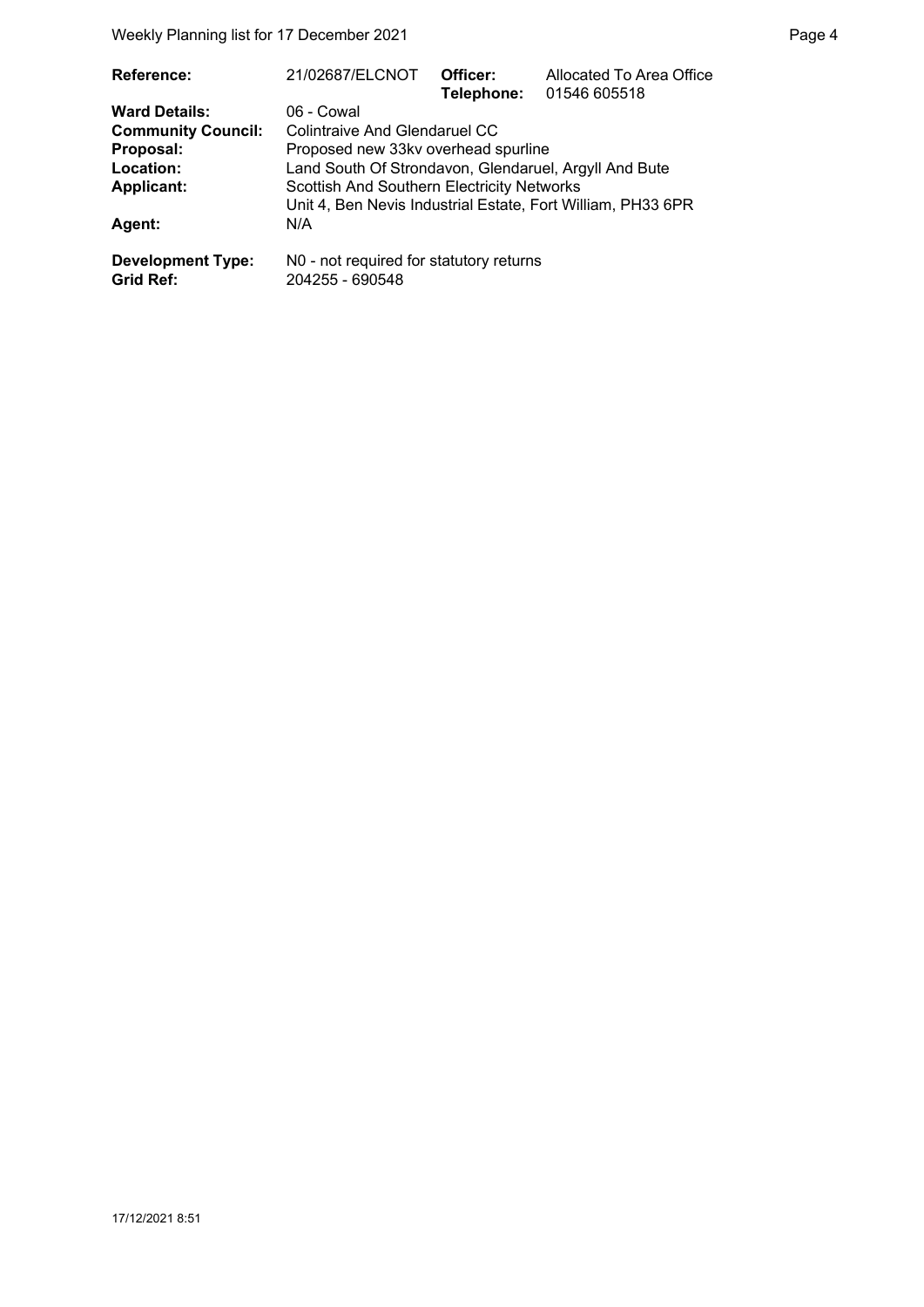### **Helensburgh and Lomond**

| <b>Reference:</b>                                                                                | 21/02330/PP                                                                                                                                                                                                                                                                              | Officer:<br>Telephone:                                     | Karen Malloy<br>01546 605518  |  |
|--------------------------------------------------------------------------------------------------|------------------------------------------------------------------------------------------------------------------------------------------------------------------------------------------------------------------------------------------------------------------------------------------|------------------------------------------------------------|-------------------------------|--|
| <b>Ward Details:</b><br><b>Community Council:</b><br>Proposal:<br>Location:<br><b>Applicant:</b> | 11 - Helensburgh And Lomond South<br><b>Cardross Community Council</b><br>Alterations to existing front and rear dormer windows<br>19 Mill Road, Cardross, Dumbarton, Argyll And Bute, G82 5PQ<br>Mr And Mrs J McCafferty<br>19 Mill Road, Cardross, Dumbarton, Argyll And Bute, G82 5PQ |                                                            |                               |  |
| Agent:                                                                                           | Bruach Design And Consultancy Ltd<br>Titan Enterprise Business Centre, 1 Aurora Avenue, Queens<br>Quay, Clydebank, G811BF                                                                                                                                                                |                                                            |                               |  |
| <b>Development Type:</b><br><b>Grid Ref:</b>                                                     | N01 - Householder developments<br>234187 - 678116                                                                                                                                                                                                                                        |                                                            |                               |  |
| <b>Reference:</b>                                                                                | 21/02451/PP                                                                                                                                                                                                                                                                              | Officer:<br>Telephone:                                     | Norman Shewan<br>01546 605518 |  |
| <b>Ward Details:</b><br><b>Community Council:</b><br>Proposal:                                   | 10 - Helensburgh Central<br><b>Helensburgh Community Council</b><br>Alterations to remodel roof to include; changes to front dormer<br>to facilitate an inset balcony and formation of rear dormer                                                                                       |                                                            |                               |  |
| Location:                                                                                        | Flat Left 1/1, 123 East Clyde Street, Helensburgh, Argyll And<br>Bute, G84 7PL                                                                                                                                                                                                           |                                                            |                               |  |
| <b>Applicant:</b>                                                                                | Mrs Ann McArthur<br>123 East Clyde Street, Helensburgh, Argyll And Bute, G84 7PL                                                                                                                                                                                                         |                                                            |                               |  |
| Agent:                                                                                           | Anthony Hoban<br>35 Low Waters Road, Hamilton, ML3 7LG                                                                                                                                                                                                                                   |                                                            |                               |  |
| <b>Development Type:</b><br><b>Grid Ref:</b>                                                     | N01 - Householder developments<br>230106 - 682140                                                                                                                                                                                                                                        |                                                            |                               |  |
| <b>Reference:</b>                                                                                | 21/02501/PP                                                                                                                                                                                                                                                                              | Officer:<br>Telephone:                                     | Karen Malloy<br>01546 605518  |  |
| <b>Ward Details:</b><br><b>Community Council:</b>                                                | 10 - Helensburgh Central<br><b>Helensburgh Community Council</b>                                                                                                                                                                                                                         |                                                            |                               |  |
| Proposal:<br>Location:                                                                           | Alterations and extension                                                                                                                                                                                                                                                                | 3B Edward Drive, Helensburgh, Argyll And Bute, G84 9QP     |                               |  |
| <b>Applicant:</b>                                                                                | Mr and Mrs S Gardner                                                                                                                                                                                                                                                                     | 3B Edward Drive, Helensburgh, Argyll And Bute, G84 9QP     |                               |  |
| Agent:                                                                                           | <b>HMA Architects</b>                                                                                                                                                                                                                                                                    | 19 Charlotte Street, Helensburgh, Argyll And Bute, G84 7EZ |                               |  |

**Development Type:** N01 - Householder developments<br>
Grid Ref: 229311 - 683397

**Grid Ref:** 229311 - 683397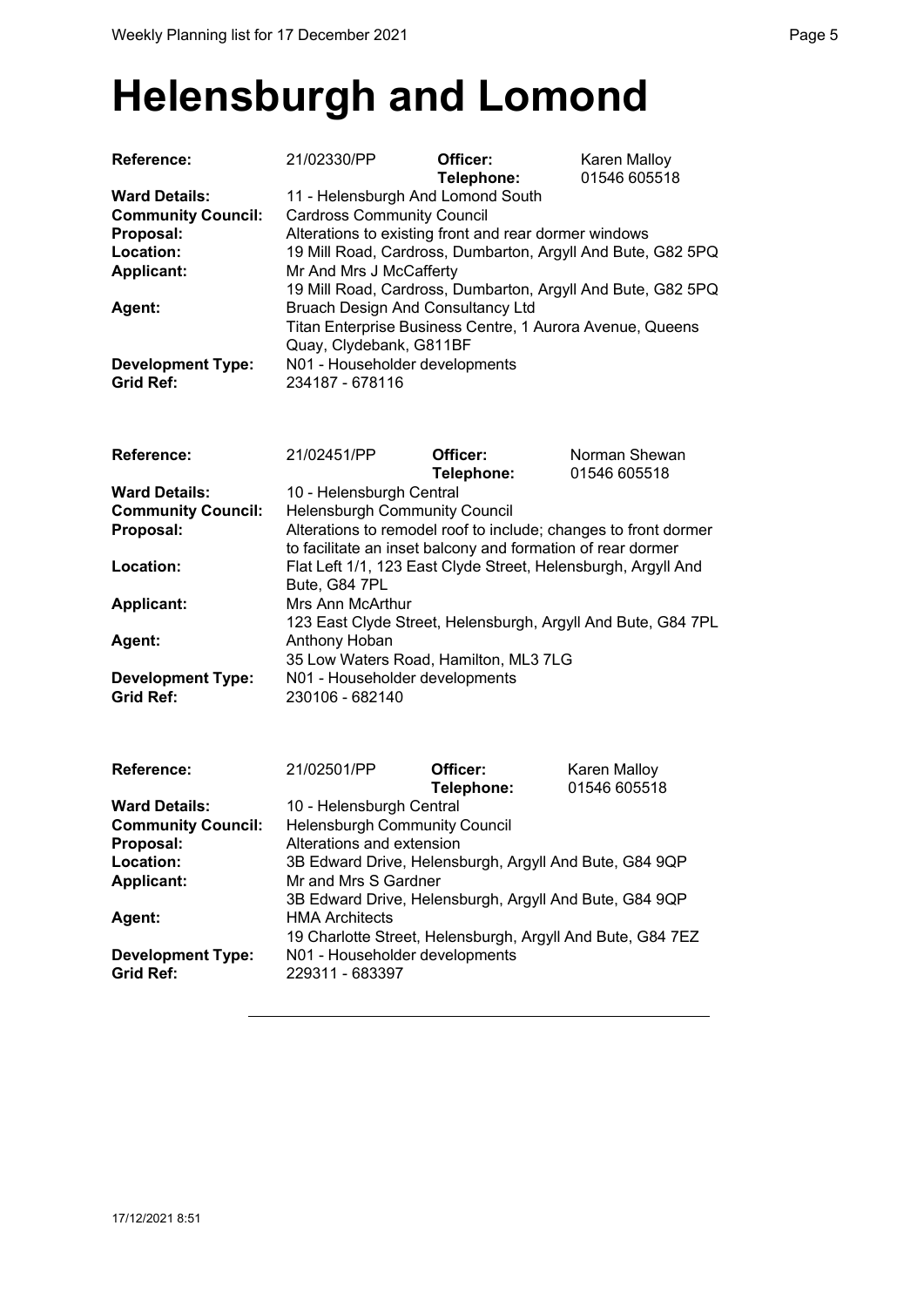Weekly Planning list for 17 December 2021 **Page 6** and the end of the Page 6

| <b>Reference:</b>         | 21/02614/PNWAY                                              | Officer:<br>Telephone: | Allocated To Area Office<br>01546 605518 |
|---------------------------|-------------------------------------------------------------|------------------------|------------------------------------------|
| <b>Ward Details:</b>      | 09 - Lomond North                                           |                        |                                          |
| <b>Community Council:</b> | Rhu And Shandon Community Council                           |                        |                                          |
| Proposal:                 | Formation of forest track                                   |                        |                                          |
| Location:                 | Highlandman's And Torr Forest, Helensburgh, Argyll And Bute |                        |                                          |
| <b>Applicant:</b>         | <b>Mr Edward Latter</b>                                     |                        |                                          |
|                           | Glebe Barn, Great Barrington, Burford, OX18 4US             |                        |                                          |
| <b>Agent:</b>             | Scottish Woodlands Ltd                                      |                        |                                          |
|                           | Sandpiper House, Ruthvenfield Road, Inveralmond Industrial  |                        |                                          |
|                           | Estate, Perth, PH1 2PB                                      |                        |                                          |
| <b>Development Type:</b>  | G C22W - Forestry Private Way                               |                        |                                          |
| <b>Grid Ref:</b>          | 227493 - 685862                                             |                        |                                          |

| Reference:                | 21/02659/TPO                                               | Officer:<br>Telephone: | Allocated To Area Office<br>01546 605518                   |
|---------------------------|------------------------------------------------------------|------------------------|------------------------------------------------------------|
| <b>Ward Details:</b>      | 09 - Lomond North                                          |                        |                                                            |
| <b>Community Council:</b> | Cove And Kilcreggan Community Council                      |                        |                                                            |
| Proposal:                 | Felling of 2 Sycamore trees                                |                        |                                                            |
| Location:                 | Rossarden, Shore Road, Cove, Helensburgh, Argyll And Bute, |                        |                                                            |
|                           | <b>G84 0NU</b>                                             |                        |                                                            |
| <b>Applicant:</b>         | Mr Colin Jenn                                              |                        |                                                            |
|                           |                                                            |                        | Rossarden, Shore Road, Cove, Helensburgh, Argyll And Bute, |
|                           | <b>G84 0NU</b>                                             |                        |                                                            |
| Agent:                    | N/A                                                        |                        |                                                            |
| <b>Development Type:</b>  | N0 - not required for statutory returns                    |                        |                                                            |
| <b>Grid Ref:</b>          | 222147 - 682788                                            |                        |                                                            |

| Reference:                                   | 21/02668/NMA                                                                                                                                                                                                                               | Officer:                | Allocated To Area Office                                  |
|----------------------------------------------|--------------------------------------------------------------------------------------------------------------------------------------------------------------------------------------------------------------------------------------------|-------------------------|-----------------------------------------------------------|
|                                              |                                                                                                                                                                                                                                            | Telephone: 01546 605518 |                                                           |
| <b>Ward Details:</b>                         | 11 - Helensburgh And Lomond South                                                                                                                                                                                                          |                         |                                                           |
| <b>Community Council:</b>                    | <b>Helensburgh Community Council</b>                                                                                                                                                                                                       |                         |                                                           |
| Proposal:                                    | Non Material Amendment to Planning Permission 18/01721/PP<br>- (Demolition of detached garage and alterations and extension<br>to dwellinghouse) - change of material to dormer and additional<br>set of bi-fold doors to existing kitchen |                         |                                                           |
| Location:                                    | 9DX                                                                                                                                                                                                                                        |                         | 42 Abercromby Crescent, Helensburgh, Argyll And Bute, G84 |
| <b>Applicant:</b>                            | Mr Diego Osorio<br>9DX.                                                                                                                                                                                                                    |                         | 42 Abercromby Crescent, Helensburgh, Argyll And Bute, G84 |
| Agent:                                       | Aden Paterson<br>Flat 2/1, 20 Darnley Road, Glasgow, G41 4NB                                                                                                                                                                               |                         |                                                           |
| <b>Development Type:</b><br><b>Grid Ref:</b> | NMA 4W - NMA - Householder (4 wk target)<br>230684 - 683475                                                                                                                                                                                |                         |                                                           |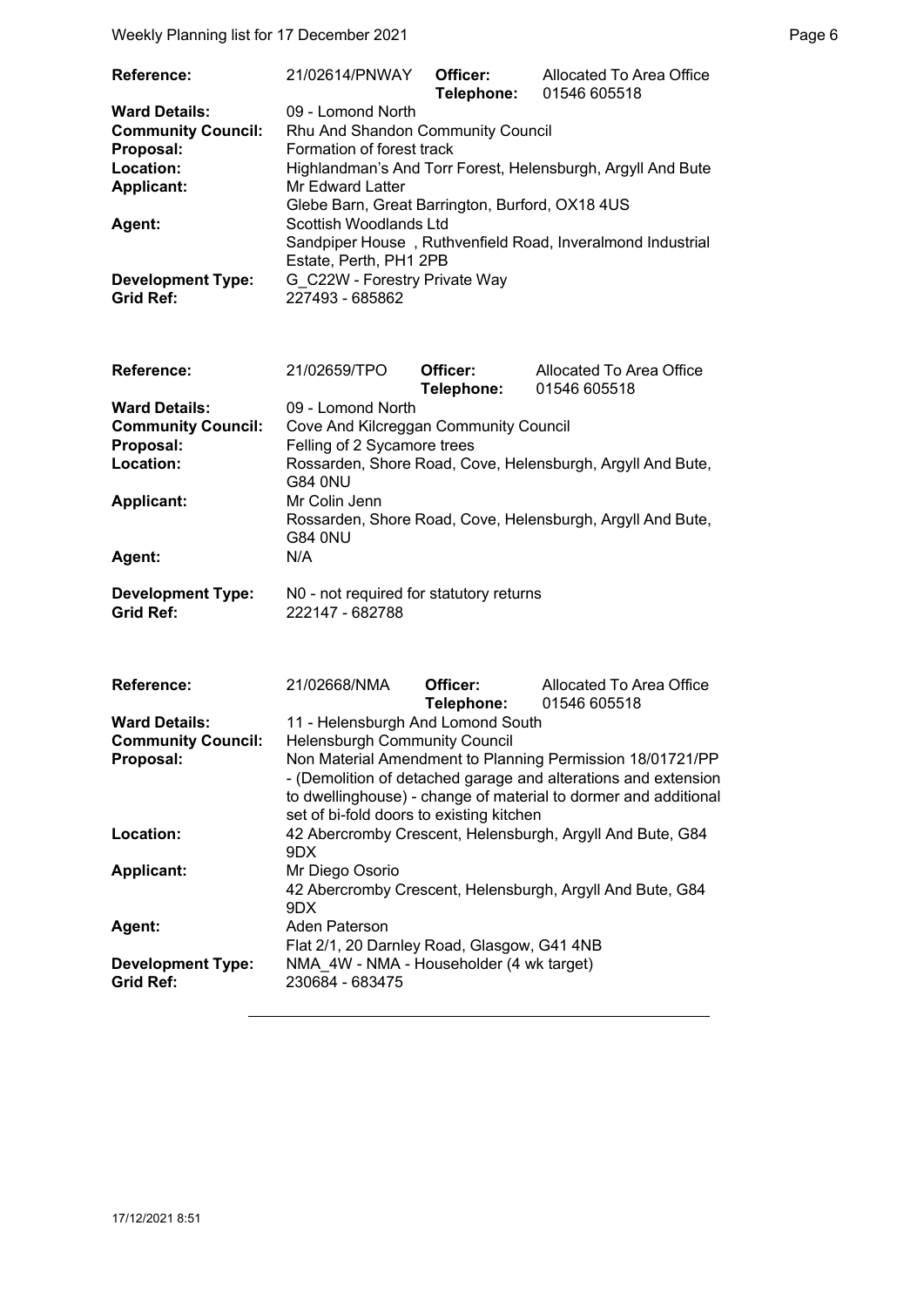### **Oban, Lorn and the Isles**

| <b>Reference:</b>                            | 21/02067/PP                                                     | Officer:<br>Telephone: | Fiona Scott<br>01546 605518 |
|----------------------------------------------|-----------------------------------------------------------------|------------------------|-----------------------------|
| <b>Ward Details:</b>                         | 05 - Oban North And Lorn                                        |                        |                             |
| <b>Community Council:</b>                    | <b>Oban Community Council</b>                                   |                        |                             |
| Proposal:                                    | Alterations and extension to guesthouse and erection of ancil-  |                        |                             |
|                                              | lary detached building to rear                                  |                        |                             |
| Location:                                    | Wellpark, Corran Esplanade, Oban, Argyll And Bute, PA34 5AQ     |                        |                             |
| <b>Applicant:</b>                            | Mr Paul Sloan                                                   |                        |                             |
|                                              | No 26 By The Sea, Esplanade, Oban, Argyll And Bute, PA35<br>5AQ |                        |                             |
| Agent:                                       | Beaton + McMurchy Architects Ltd.                               |                        |                             |
|                                              | The Studio, Tigh Na Glaic, Taynuilt, Oban, Argyll And Bute,     |                        |                             |
|                                              | <b>PA35 1JW</b>                                                 |                        |                             |
| <b>Development Type:</b><br><b>Grid Ref:</b> | N10B - Other developments - Local<br>185405 - 730828            |                        |                             |

| <b>Reference:</b>         | 21/02068/LIB                                                   | Officer:   | Fiona Scott  |
|---------------------------|----------------------------------------------------------------|------------|--------------|
|                           |                                                                | Telephone: | 01546 605518 |
| <b>Ward Details:</b>      | 05 - Oban North And Lorn                                       |            |              |
| <b>Community Council:</b> | <b>Oban Community Council</b>                                  |            |              |
| Proposal:                 | Internal and external alterations, extension to guesthouse and |            |              |
|                           | erection of ancillary detached building to rear                |            |              |
| Location:                 | Wellpark, Corran Esplanade, Oban, Argyll And Bute, PA34 5AQ    |            |              |
| <b>Applicant:</b>         | Mr Paul Sloan                                                  |            |              |
|                           | No 26 By The Sea, Esplanade, Oban, Argyll And Bute, PA34       |            |              |
|                           | 5AQ                                                            |            |              |
| Agent:                    | Beaton + McMurchy Architects Ltd.                              |            |              |
|                           | The Studio, Tigh Na Glaic, Taynuilt, Oban, Argyll And Bute,    |            |              |
|                           | <b>PA35 1JW</b>                                                |            |              |
| <b>Development Type:</b>  | N14 - Listed bldg + con area consents                          |            |              |
| <b>Grid Ref:</b>          | 185405 - 730828                                                |            |              |

| Reference:                | 21/02079/PP                                                     | Officer:   | Fiona Scott  |
|---------------------------|-----------------------------------------------------------------|------------|--------------|
|                           |                                                                 | Telephone: | 01546 605518 |
| <b>Ward Details:</b>      | 04 - Oban South And The Isles                                   |            |              |
| <b>Community Council:</b> | <b>Oban Community Council</b>                                   |            |              |
| Proposal:                 | Redevelopment of vacant site to facilitate a garden centre with |            |              |
|                           | modular built shop and craft beer bar with roof terrace         |            |              |
| Location:                 | 29 Lochside Street, Oban, Argyll And Bute, PA34 4HP             |            |              |
| <b>Applicant:</b>         | Garden Tap                                                      |            |              |
|                           | 15 Lochside Street, Oban, Argyll And Bute, PA34 4HP             |            |              |
| Agent:                    | <b>Bracewell Stirling Consulting</b>                            |            |              |
|                           | 15 Lochside Street, Oban, Argyll And Bute, PA34 4HP             |            |              |
| <b>Development Type:</b>  | N10B - Other developments - Local                               |            |              |
| <b>Grid Ref:</b>          | 185963 - 729603                                                 |            |              |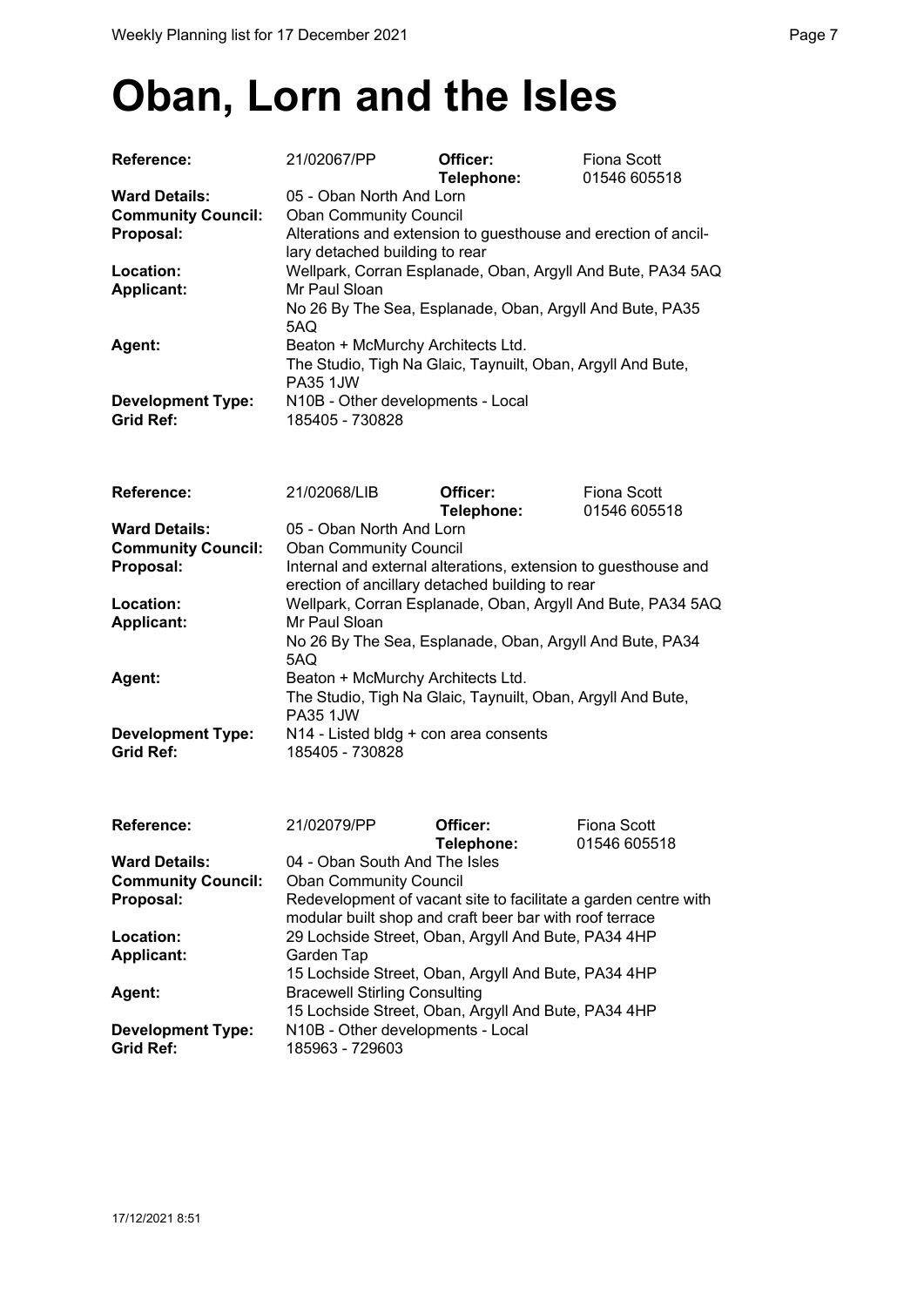Weekly Planning list for 17 December 2021 **Page 8** and the state of the Page 8

| Reference:                | 21/02181/PP                                                                                                                                                                            | Officer:<br>Telephone: | Judith Stephen<br>01546 605518 |
|---------------------------|----------------------------------------------------------------------------------------------------------------------------------------------------------------------------------------|------------------------|--------------------------------|
| <b>Ward Details:</b>      | 05 - Oban North And Lorn                                                                                                                                                               |                        |                                |
| <b>Community Council:</b> | <b>Glenorchy And Inishail Community Council</b>                                                                                                                                        |                        |                                |
| Proposal:                 | Change of use of residential garage to a dwellinghouse and<br>removal of storage container. Installation of sewage treatment<br>plant and air source heat pump and formation of access |                        |                                |
| Location:                 | Keepers Cottage, Cladich, Dalmally, Argyll And Bute, PA33<br>1BQ                                                                                                                       |                        |                                |
| <b>Applicant:</b>         | Mrs Victoria Simmonds                                                                                                                                                                  |                        |                                |
|                           | Keepers Cottage, Cladich, Dalmally, Argyll And Bute, PA33<br>1BQ                                                                                                                       |                        |                                |
| <b>Agent:</b>             | John Peace Associates<br>83 Argyll Street, Lochgilphead, Argyll And Bute, PA31 8NE                                                                                                     |                        |                                |
|                           |                                                                                                                                                                                        |                        |                                |
| <b>Development Type:</b>  | N03B - Housing - Local                                                                                                                                                                 |                        |                                |
| <b>Grid Ref:</b>          | 209667 - 721940                                                                                                                                                                        |                        |                                |

| <b>Reference:</b>                                              | 21/02191/PP                                                                                                                                                                                     | Officer:<br>Telephone: | Lesley Cuthbertson<br>01546 605518                            |  |
|----------------------------------------------------------------|-------------------------------------------------------------------------------------------------------------------------------------------------------------------------------------------------|------------------------|---------------------------------------------------------------|--|
| <b>Ward Details:</b><br><b>Community Council:</b><br>Proposal: | 04 - Oban South And The Isles<br><b>Mull Community Council</b><br>Rehabilitation of Kengharair House to form three dwelling-<br>houses, erection of single storey porch extension and formation |                        |                                                               |  |
| Location:                                                      | of deck areas<br>6QR                                                                                                                                                                            |                        | Kengharair Farm, Dervaig, Isle Of Mull, Argyll And Bute, PA75 |  |
| <b>Applicant:</b>                                              | <b>Torloisk Estate</b><br>C/O The Estates Office, Gibralter Street, Oban, Argyll And<br>Bute, PA34 4AY                                                                                          |                        |                                                               |  |
| Agent:                                                         | Beaton + McMurchy Architects Ltd.<br>The Studio, Tigh Na Glaic, Taynuilt, Oban, Argyll And Bute,<br><b>PA35 1JW</b>                                                                             |                        |                                                               |  |
| <b>Development Type:</b><br><b>Grid Ref:</b>                   | N03B - Housing - Local<br>143505 - 748609                                                                                                                                                       |                        |                                                               |  |
| <b>Reference:</b>                                              | 21/02193/PP                                                                                                                                                                                     | Officer:<br>Telephone: | <b>Fiona Scott</b><br>01546 605518                            |  |
| <b>Ward Details:</b><br><b>Community Council:</b>              | 04 - Oban South And The Isles<br><b>Tiree Community Council</b>                                                                                                                                 |                        |                                                               |  |
| Proposal:                                                      | Demolition of byre, erection of dwellinghouse (ancillary and hol-<br>iday letting use) and installation of septic tank and air source<br>heat pump                                              |                        |                                                               |  |
| Location:                                                      | Garden Ground Of 1 Salum, Ruaig, Isle Of Tiree, Argyll And<br>Bute, PA77 6TR                                                                                                                    |                        |                                                               |  |
| <b>Applicant:</b>                                              | Mrs Carol MacLean<br>1 Salum, Ruaig, Isle Of Tiree, Argyll And Bute, PA77 6TR                                                                                                                   |                        |                                                               |  |
| Agent:                                                         | <b>HebHomes Ltd</b><br>1.07 McLellan Works, 274 Sauchiehall Street, Glasgow, G2<br>3EH                                                                                                          |                        |                                                               |  |
| <b>Development Type:</b><br><b>Grid Ref:</b>                   | N03B - Housing - Local<br>106752 - 748440                                                                                                                                                       |                        |                                                               |  |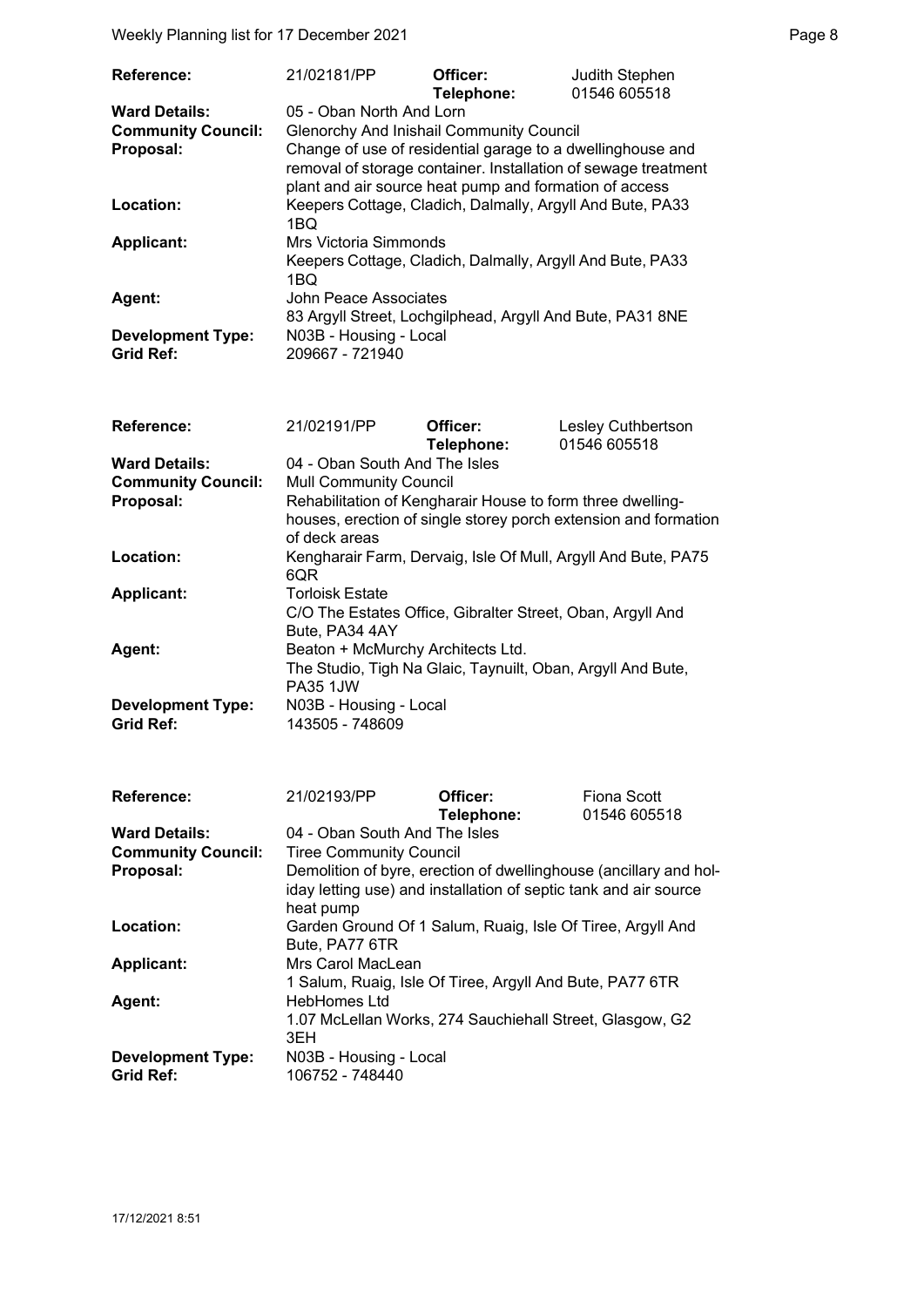Weekly Planning list for 17 December 2021 **Page 9** and the end of the Page 9

| <b>Reference:</b>                                                                                                                      | 21/02298/PP                                                                                                                                                                                                                                                                                                                                                                   | Officer:               | Fiona Scott                                                    |  |
|----------------------------------------------------------------------------------------------------------------------------------------|-------------------------------------------------------------------------------------------------------------------------------------------------------------------------------------------------------------------------------------------------------------------------------------------------------------------------------------------------------------------------------|------------------------|----------------------------------------------------------------|--|
| <b>Ward Details:</b><br><b>Community Council:</b><br>Proposal:<br>Location:<br><b>Applicant:</b><br>Agent:<br><b>Development Type:</b> | Telephone:<br>01546 605518<br>04 - Oban South And The Isles<br><b>Tiree Community Council</b><br>Use of land for the siting of 2 self catering pods<br>Garden Ground Of Kirkapol House, Kirkapol, Isle Of Tiree,<br>Argyll And Bute<br>Mr Dudley Manning<br>Kirkapol House, Gott Bay, Isle Of Tiree, Argyll And Bute, PA77<br>6TW<br>N/A<br>N10B - Other developments - Local |                        |                                                                |  |
| <b>Grid Ref:</b>                                                                                                                       | 104639 - 747348                                                                                                                                                                                                                                                                                                                                                               |                        |                                                                |  |
|                                                                                                                                        |                                                                                                                                                                                                                                                                                                                                                                               |                        |                                                                |  |
| Reference:                                                                                                                             | 21/02305/PP                                                                                                                                                                                                                                                                                                                                                                   | Officer:<br>Telephone: | Lesley Cuthbertson<br>01546 605518                             |  |
| <b>Ward Details:</b>                                                                                                                   | 04 - Oban South And The Isles                                                                                                                                                                                                                                                                                                                                                 |                        |                                                                |  |
| <b>Community Council:</b>                                                                                                              | <b>Mull Community Council</b>                                                                                                                                                                                                                                                                                                                                                 |                        |                                                                |  |
| Proposal:                                                                                                                              | Change of use of land to form camping area and                                                                                                                                                                                                                                                                                                                                |                        |                                                                |  |
|                                                                                                                                        |                                                                                                                                                                                                                                                                                                                                                                               |                        | motorhome/caravan stances with toilet block and store/waste    |  |
| Location:                                                                                                                              | area and installation of sewage treatment plant                                                                                                                                                                                                                                                                                                                               |                        |                                                                |  |
|                                                                                                                                        | Bute                                                                                                                                                                                                                                                                                                                                                                          |                        | Land West Of Gleneven, Pennyghael, Isle Of Mull, Argyll And    |  |
| <b>Applicant:</b>                                                                                                                      | Tob Property Management And Investments Ltd                                                                                                                                                                                                                                                                                                                                   |                        |                                                                |  |
|                                                                                                                                        | 8A Baliscate Industrial Estate, Isle Of Mull, Argyll And Bute                                                                                                                                                                                                                                                                                                                 |                        |                                                                |  |
| Agent:                                                                                                                                 | Beaton + McMurchy Architects Ltd.                                                                                                                                                                                                                                                                                                                                             |                        |                                                                |  |
|                                                                                                                                        |                                                                                                                                                                                                                                                                                                                                                                               |                        | The Studio, Tigh Na Glaic, Taynuilt, Oban, Argyll And Bute,    |  |
|                                                                                                                                        | <b>PA35 1JW</b>                                                                                                                                                                                                                                                                                                                                                               |                        |                                                                |  |
| <b>Development Type:</b>                                                                                                               | N10B - Other developments - Local                                                                                                                                                                                                                                                                                                                                             |                        |                                                                |  |
| <b>Grid Ref:</b>                                                                                                                       | 151988 - 726547                                                                                                                                                                                                                                                                                                                                                               |                        |                                                                |  |
|                                                                                                                                        |                                                                                                                                                                                                                                                                                                                                                                               |                        |                                                                |  |
| <b>Reference:</b>                                                                                                                      | 21/02307/PP                                                                                                                                                                                                                                                                                                                                                                   | Officer:<br>Telephone: | Jennifer Campbell<br>01546 605518                              |  |
| <b>Ward Details:</b>                                                                                                                   | 04 - Oban South And The Isles                                                                                                                                                                                                                                                                                                                                                 |                        |                                                                |  |
| <b>Community Council:</b>                                                                                                              | <b>Mull Community Council</b>                                                                                                                                                                                                                                                                                                                                                 |                        |                                                                |  |
| Proposal:                                                                                                                              | Formation of access road                                                                                                                                                                                                                                                                                                                                                      |                        |                                                                |  |
| Location:                                                                                                                              |                                                                                                                                                                                                                                                                                                                                                                               |                        | Land South Of Calgary Farmhouse, Calgary, Isle Of Mull, Argyll |  |
|                                                                                                                                        | And Bute                                                                                                                                                                                                                                                                                                                                                                      |                        |                                                                |  |
| <b>Applicant:</b>                                                                                                                      | Mr And Mrs Matthew Reade                                                                                                                                                                                                                                                                                                                                                      |                        |                                                                |  |
|                                                                                                                                        |                                                                                                                                                                                                                                                                                                                                                                               |                        | Calgary Farm House, Calgary, Tobermory, Isle Of Mull, Argyll   |  |
|                                                                                                                                        | And Bute, PA75 6QQ                                                                                                                                                                                                                                                                                                                                                            |                        |                                                                |  |
| Agent:                                                                                                                                 | <b>AGL Architect Ltd</b>                                                                                                                                                                                                                                                                                                                                                      |                        |                                                                |  |
|                                                                                                                                        |                                                                                                                                                                                                                                                                                                                                                                               |                        | 32 Carseview, Bannockburn, Stirling, Stirlingshire, FK7 8LQ    |  |
| <b>Development Type:</b><br><b>Grid Ref:</b>                                                                                           | N10B - Other developments - Local<br>137765 - 751597                                                                                                                                                                                                                                                                                                                          |                        |                                                                |  |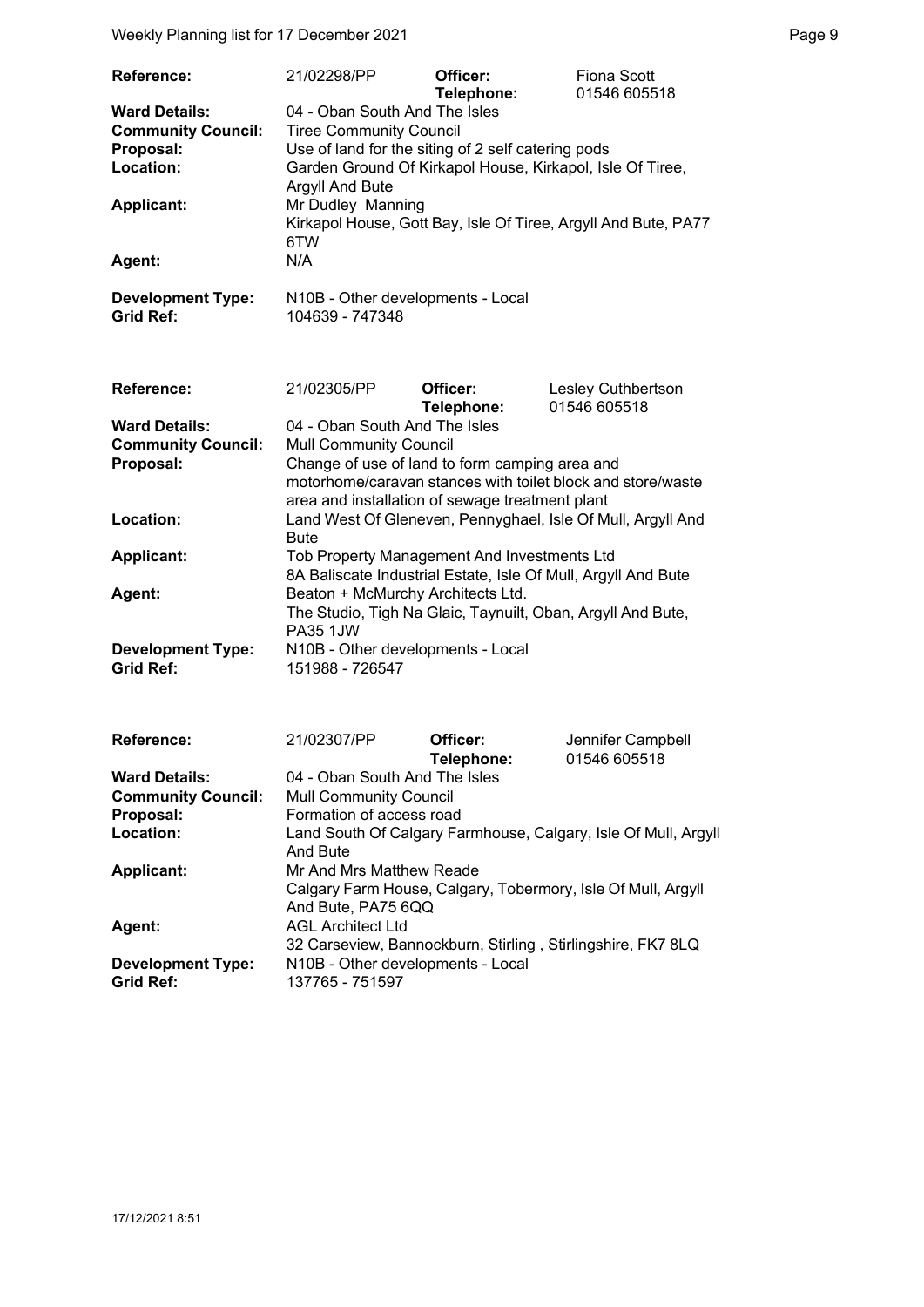Weekly Planning list for 17 December 2021 **Page 10** Page 10

| <b>Reference:</b>         | 21/02354/PP                                                                              | Officer:<br>Telephone: | Jennifer Campbell<br>01546 605518 |
|---------------------------|------------------------------------------------------------------------------------------|------------------------|-----------------------------------|
| <b>Ward Details:</b>      | 04 - Oban South And The Isles                                                            |                        |                                   |
| <b>Community Council:</b> | Iona Community Council                                                                   |                        |                                   |
| Proposal:                 | Demolition of rear extension and erection of replacement single<br>storey rear extension |                        |                                   |
| Location:                 | Lovedale, Isle Of Iona, Argyll And Bute, PA76 6SJ                                        |                        |                                   |
| <b>Applicant:</b>         | Mr and Mrs Mark and Anja Jardine                                                         |                        |                                   |
|                           | Lovedale, Isle Of Iona, Argyll And Bute, PA76 6SJ                                        |                        |                                   |
| Agent:                    | <b>Erdal Architects</b>                                                                  |                        |                                   |
|                           | 12G Timber Bush, Edinburgh, EH6 6QH                                                      |                        |                                   |
| <b>Development Type:</b>  | N01 - Householder developments                                                           |                        |                                   |
| <b>Grid Ref:</b>          | 128568 - 724084                                                                          |                        |                                   |

| <b>Reference:</b>         | 21/02408/PPP                                                | Officer:   | <b>Fiona Scott</b> |
|---------------------------|-------------------------------------------------------------|------------|--------------------|
|                           |                                                             | Telephone: | 01546 605518       |
| <b>Ward Details:</b>      | 05 - Oban North And Lorn                                    |            |                    |
| <b>Community Council:</b> | <b>Kilmore Community Council</b>                            |            |                    |
| Proposal:                 | Site for the erection of dwellinghouse                      |            |                    |
| Location:                 | Plot 3, Land North Of Ballygowan Farm, Glenlonan, Oban,     |            |                    |
|                           | Argyll And Bute                                             |            |                    |
| <b>Applicant:</b>         | Inverlonan Estate                                           |            |                    |
|                           | Strontoiller, Glen Lonan, Oban, Argyll And Bute, PA34 4QE   |            |                    |
| <b>Agent:</b>             | Fair Planning & Design                                      |            |                    |
|                           | Lios Mhoire, Ardconnel Terrace, Oban, Argyll And Bute, PA34 |            |                    |
|                           | 5DJ                                                         |            |                    |
| <b>Development Type:</b>  | N03B - Housing - Local                                      |            |                    |
| <b>Grid Ref:</b>          | 189926 - 729068                                             |            |                    |

| <b>Reference:</b>         | 21/02409/PPP                                                | Officer:   | Fiona Scott  |
|---------------------------|-------------------------------------------------------------|------------|--------------|
|                           |                                                             | Telephone: | 01546 605518 |
| <b>Ward Details:</b>      | 05 - Oban North And Lorn                                    |            |              |
| <b>Community Council:</b> | <b>Kilmore Community Council</b>                            |            |              |
| Proposal:                 | Site for the erection of dwellinghouse                      |            |              |
| Location:                 | Plot 4, Land North Of Ballygowan Farm, Glenlonan, Oban,     |            |              |
|                           | Argyll And Bute                                             |            |              |
| <b>Applicant:</b>         | Inverlonan Estate                                           |            |              |
|                           | Strontoiller, Glen Lonan, Oban, Argyll And Bute, PA34 4QE   |            |              |
| Agent:                    | Fair Planning & Design                                      |            |              |
|                           | Lios Mhoire, Ardconnel Terrace, Oban, Argyll And Bute, PA34 |            |              |
|                           | 5DJ                                                         |            |              |
| <b>Development Type:</b>  | N03B - Housing - Local                                      |            |              |
| <b>Grid Ref:</b>          | 189881 - 729067                                             |            |              |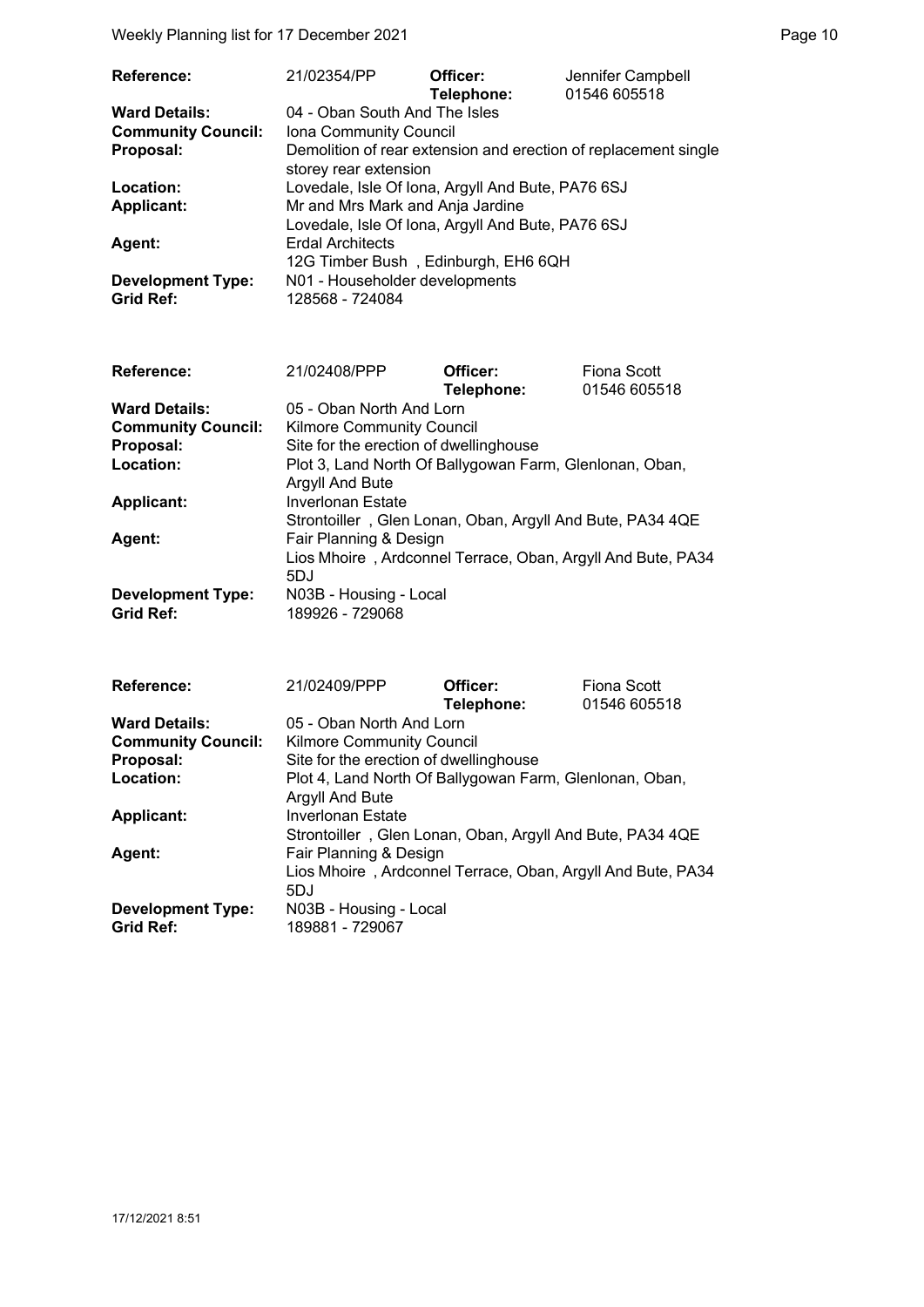Weekly Planning list for 17 December 2021 **Page 11** Page 11

| <b>Reference:</b>                            | 21/02430/PP                                                                                                                                    | Officer:<br>Telephone: | Jennifer Campbell<br>01546 605518 |  |
|----------------------------------------------|------------------------------------------------------------------------------------------------------------------------------------------------|------------------------|-----------------------------------|--|
| <b>Ward Details:</b>                         | 04 - Oban South And The Isles                                                                                                                  |                        |                                   |  |
| <b>Community Council:</b>                    | <b>Mull Community Council</b>                                                                                                                  |                        |                                   |  |
| Proposal:                                    | Alterations to include; formation of external ramped access and<br>alteration of existing store room to form accessible toilet facili-<br>ties |                        |                                   |  |
| Location:                                    | Pennyghael Hall, Pennyghael, Isle Of Mull, Argyll And Bute,<br><b>PA70 6HB</b>                                                                 |                        |                                   |  |
| <b>Applicant:</b>                            | Pennyghael Community Hall<br>Ormsaig Farmhouse, Pennyghael, Isle Of Mull, Argyll And<br>Bute, PA70 6HF                                         |                        |                                   |  |
| Agent:                                       | John Rodgers<br>Ceol Na Mara, Craignure, Isle Of Mull, Argyll And Bute, PA65<br>6AY                                                            |                        |                                   |  |
| <b>Development Type:</b><br><b>Grid Ref:</b> | N10B - Other developments - Local<br>151809 - 726385                                                                                           |                        |                                   |  |

| <b>Reference:</b>                     | 21/02446/PP                                                                            | Officer:   | Judith Stephen |
|---------------------------------------|----------------------------------------------------------------------------------------|------------|----------------|
|                                       |                                                                                        | Telephone: | 01546 605518   |
| <b>Ward Details:</b>                  | 04 - Oban South And The Isles                                                          |            |                |
| <b>Community Council:</b>             | <b>Oban Community Council</b>                                                          |            |                |
| Proposal:                             | Demolition of conservatory and erection of replacement single<br>storey rear extension |            |                |
| Location:                             | 18 Creag Bhan Village, Oban, Argyll And Bute, PA34 4BF                                 |            |                |
| <b>Applicant:</b>                     | Mr Peter Johnston and Nicola McEwan                                                    |            |                |
|                                       | 18 Creag Bhan Village, Oban, Argyll And Bute, PA34 4BF                                 |            |                |
| Agent:                                | <b>Bracewell Stirling Consulting</b>                                                   |            |                |
|                                       | 15 Lochside Street, Oban, Argyll And Bute, PA34 4HP                                    |            |                |
| <b>Development Type:</b><br>Grid Ref: | N01 - Householder developments<br>185150 - 728375                                      |            |                |

| <b>Reference:</b>         | 21/02485/PP                                                       | Officer:   | Fiona Scott  |
|---------------------------|-------------------------------------------------------------------|------------|--------------|
|                           |                                                                   | Telephone: | 01546 605518 |
| <b>Ward Details:</b>      | 04 - Oban South And The Isles                                     |            |              |
| <b>Community Council:</b> | <b>Tiree Community Council</b>                                    |            |              |
| Proposal:                 | Erection of dwellinghouse, installation of septic tank and forma- |            |              |
|                           | tion of access                                                    |            |              |
| Location:                 | Land North West Of Sukha, Balevullin, Isle Of Tiree, Argyll And   |            |              |
|                           | Bute, PA77 6XD                                                    |            |              |
| <b>Applicant:</b>         | Mr Karl Hughes                                                    |            |              |
|                           | Sunset Cottage, Balevullin, Isle Of Tiree, Argyll And Bute, PA77  |            |              |
|                           | 6XD                                                               |            |              |
| Agent:                    | <b>William White</b>                                              |            |              |
|                           | 3 Lochlea Road, Newlands, Glasgow, G43 2XX                        |            |              |
| <b>Development Type:</b>  | N03B - Housing - Local                                            |            |              |
| <b>Grid Ref:</b>          | 095365 - 747112                                                   |            |              |
|                           |                                                                   |            |              |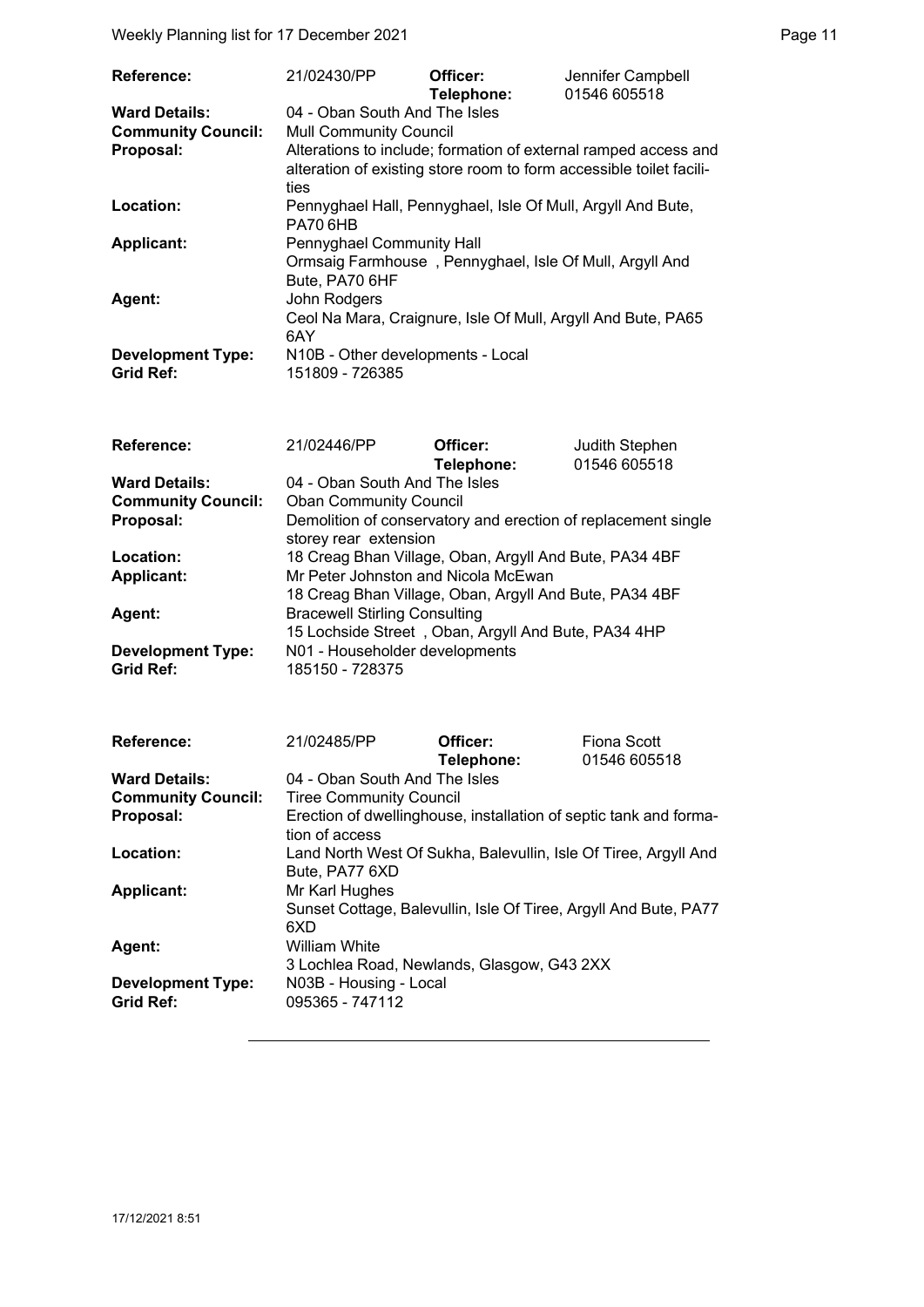Weekly Planning list for 17 December 2021 **Page 12** and the US of the Page 12

| <b>Reference:</b>         | 21/02489/PP                                                  | Officer:   | Jennifer Campbell |
|---------------------------|--------------------------------------------------------------|------------|-------------------|
|                           |                                                              | Telephone: | 01546 605518      |
| <b>Ward Details:</b>      | 04 - Oban South And The Isles                                |            |                   |
| <b>Community Council:</b> | <b>Mull Community Council</b>                                |            |                   |
| Proposal:                 | Alteration and extension to dwellinghouse                    |            |                   |
| Location:                 | Bun Creige, Ardtun, Isle Of Mull, Argyll And Bute, PA67 6DH  |            |                   |
| <b>Applicant:</b>         | Mr & Mrs Martin Granger                                      |            |                   |
|                           | An Caladh, Ardtun, Bunessan, Isle Of Mull, Argyll And Bute,  |            |                   |
|                           | PA67 6DH                                                     |            |                   |
| Agent:                    | John Rodgers                                                 |            |                   |
|                           | Ceol Na Mara, Craignure, Isle Of Mull, Argyll And Bute, PA65 |            |                   |
|                           | 6AY                                                          |            |                   |
| <b>Development Type:</b>  | N01 - Householder developments                               |            |                   |
| <b>Grid Ref:</b>          | 138137 - 722972                                              |            |                   |

| Reference:                | 21/02495/PP                                                                    | Officer:   | Fiona Scott  |
|---------------------------|--------------------------------------------------------------------------------|------------|--------------|
|                           |                                                                                | Telephone: | 01546 605518 |
| <b>Ward Details:</b>      | 04 - Oban South And The Isles                                                  |            |              |
| <b>Community Council:</b> | <b>Tiree Community Council</b>                                                 |            |              |
| Proposal:                 | Demolition of dwellinghouse, erection of replacement dwelling-                 |            |              |
|                           | house and installation of septic tank                                          |            |              |
| Location:                 | 38 Balephetrish, Isle Of Tiree, Argyll And Bute, PA77 6UY                      |            |              |
| <b>Applicant:</b>         | Mr and Mrs Ewan and Elspeth MacKinnon                                          |            |              |
|                           | Hillcrest, Balephetrish, Isle Of Tiree, Argyll And Bute, PA77<br>6UY           |            |              |
| Agent:                    | Beaton + McMurchy Architects Ltd.                                              |            |              |
|                           | The Studio, Tigh Na Glaic, Taynuilt, Oban, Argyll And Bute,<br><b>PA35 1JW</b> |            |              |
| <b>Development Type:</b>  | N03B - Housing - Local                                                         |            |              |
| <b>Grid Ref:</b>          | 101403 - 747434                                                                |            |              |

| <b>Reference:</b>         | 21/02508/PP                                                                        | Officer:   | Fiona Scott  |
|---------------------------|------------------------------------------------------------------------------------|------------|--------------|
|                           |                                                                                    | Telephone: | 01546 605518 |
| <b>Ward Details:</b>      | 04 - Oban South And The Isles                                                      |            |              |
| <b>Community Council:</b> | <b>Oban Community Council</b>                                                      |            |              |
| Proposal:                 | Erection of dwellinghouse and installation of sewage treat-<br>ment/septic tank    |            |              |
| Location:                 | Plot 2 Land North Of Tanunda, Glencruitten, Oban, Argyll And<br>Bute               |            |              |
| <b>Applicant:</b>         | Mr Paul Birnie                                                                     |            |              |
|                           | 14 Crannog Lane, Lochavullin Industrial Estate, Oban, Argyll<br>And Bute, PA34 4HB |            |              |
| Agent:                    | Beaton + McMurchy Architects Ltd.                                                  |            |              |
|                           | The Studio, Tigh Na Glaic, Taynuilt, Oban, Argyll And Bute,<br><b>PA35 1JW</b>     |            |              |
| <b>Development Type:</b>  | N03B - Housing - Local                                                             |            |              |
| <b>Grid Ref:</b>          | 188137 - 729503                                                                    |            |              |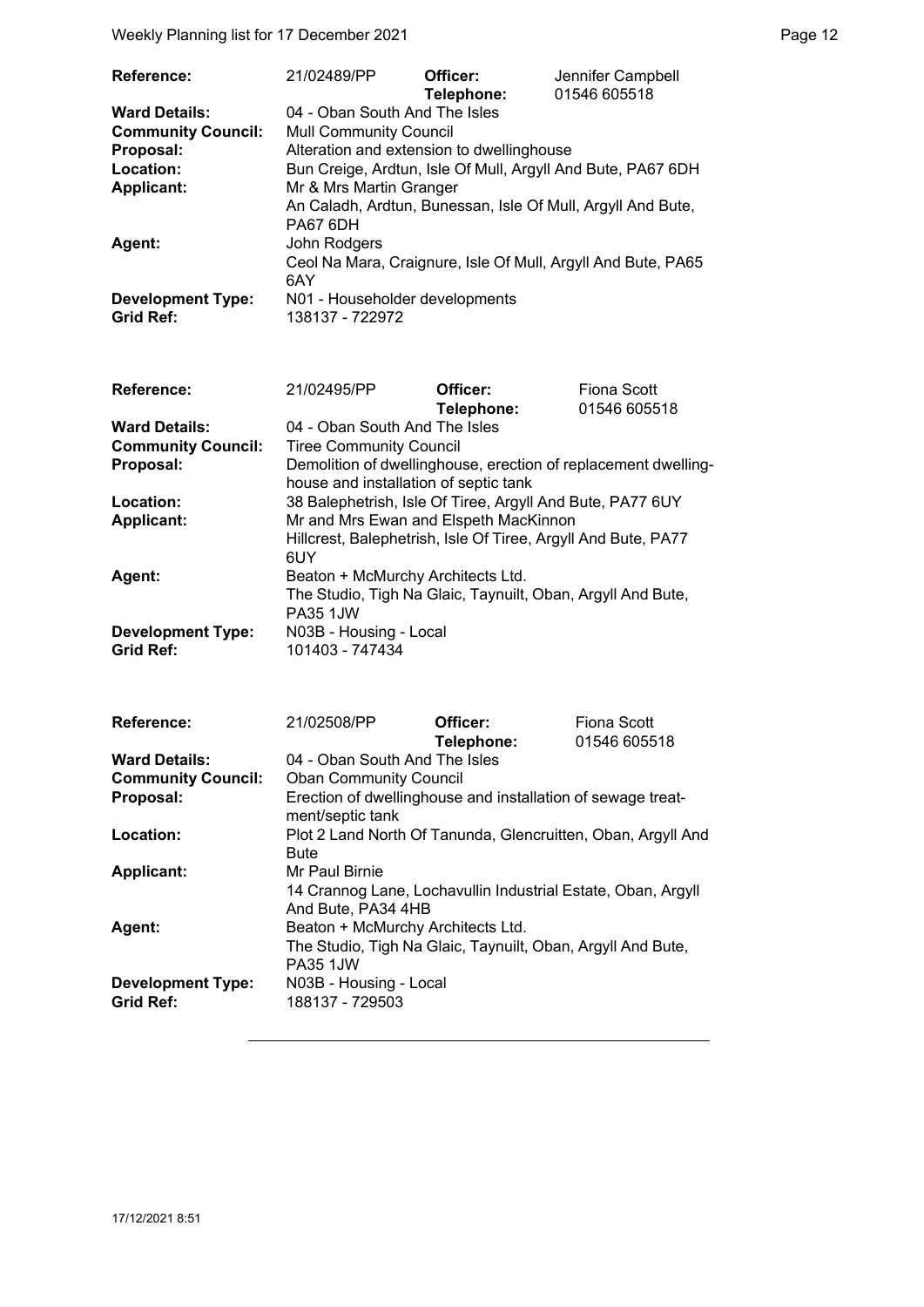Weekly Planning list for 17 December 2021 **Page 13** Page 13

| Reference:                                                                                                 | 21/02565/PNWAY                                                                                                                                                                                                                                                                                    | Officer:<br>Telephone: | Judith Stephen<br>01546 605518 |  |
|------------------------------------------------------------------------------------------------------------|---------------------------------------------------------------------------------------------------------------------------------------------------------------------------------------------------------------------------------------------------------------------------------------------------|------------------------|--------------------------------|--|
| <b>Ward Details:</b><br><b>Community Council:</b><br>Proposal:<br>Location:<br><b>Applicant:</b><br>Agent: | 05 - Oban North And Lorn<br><b>Glenorchy And Inishail Community Council</b><br>Formation of forest track<br>Glen Lochy Woodland, Glen Lochy, Argyll And Bute<br><b>Forestry And Land Scotland</b><br>Forestry And Land Scotland Offices, Millpark Road, Oban,<br>Argyll And Bute, PA34 4NH<br>N/A |                        |                                |  |
| <b>Development Type:</b><br><b>Grid Ref:</b>                                                               | G_C22W - Forestry Private Way<br>229766 - 732270                                                                                                                                                                                                                                                  |                        |                                |  |
| Reference:                                                                                                 | 21/02571/PNWAY                                                                                                                                                                                                                                                                                    | Officer:<br>Telephone: | Judith Stephen<br>01546 605518 |  |
| <b>Ward Details:</b><br><b>Community Council:</b><br>Proposal:<br>Location:<br><b>Applicant:</b><br>Agent: | 05 - Oban North And Lorn<br>Kilmore Community Council<br>Extension to existing forest track<br>Cologin Woodland, Lerags, Argyll And Bute<br><b>Forestry And Land Scotland</b><br>Forestry And Land Scotland Offices, Millpark Road, Oban,<br>Argyll And Bute, PA34 4NH<br>N/A                     |                        |                                |  |
| <b>Development Type:</b><br><b>Grid Ref:</b>                                                               | G_C22W - Forestry Private Way<br>185230 - 726300                                                                                                                                                                                                                                                  |                        |                                |  |
| Reference:                                                                                                 | 21/02625/FDP                                                                                                                                                                                                                                                                                      | Officer:<br>Telephone: | Judith Stephen<br>01546 605518 |  |
| <b>Ward Details:</b><br><b>Community Council:</b><br>Proposal:<br>Location:<br><b>Applicant:</b><br>Agent: | 05 - Oban North And Lorn<br><b>Taynuilt Community Council</b><br>Long Term Forest Plan<br>Crunachy Forest, Inverawe, Argyll And Bute<br><b>Scottish Forestry</b><br>Perth And Argyll Conservancy, Upper Battleby, Battleby, Red-<br>gorton, Perth, PH1 3EN<br>N/A                                 |                        |                                |  |
| <b>Development Type:</b><br><b>Grid Ref:</b>                                                               | N0 - not required for statutory returns<br>203379 - 731922                                                                                                                                                                                                                                        |                        |                                |  |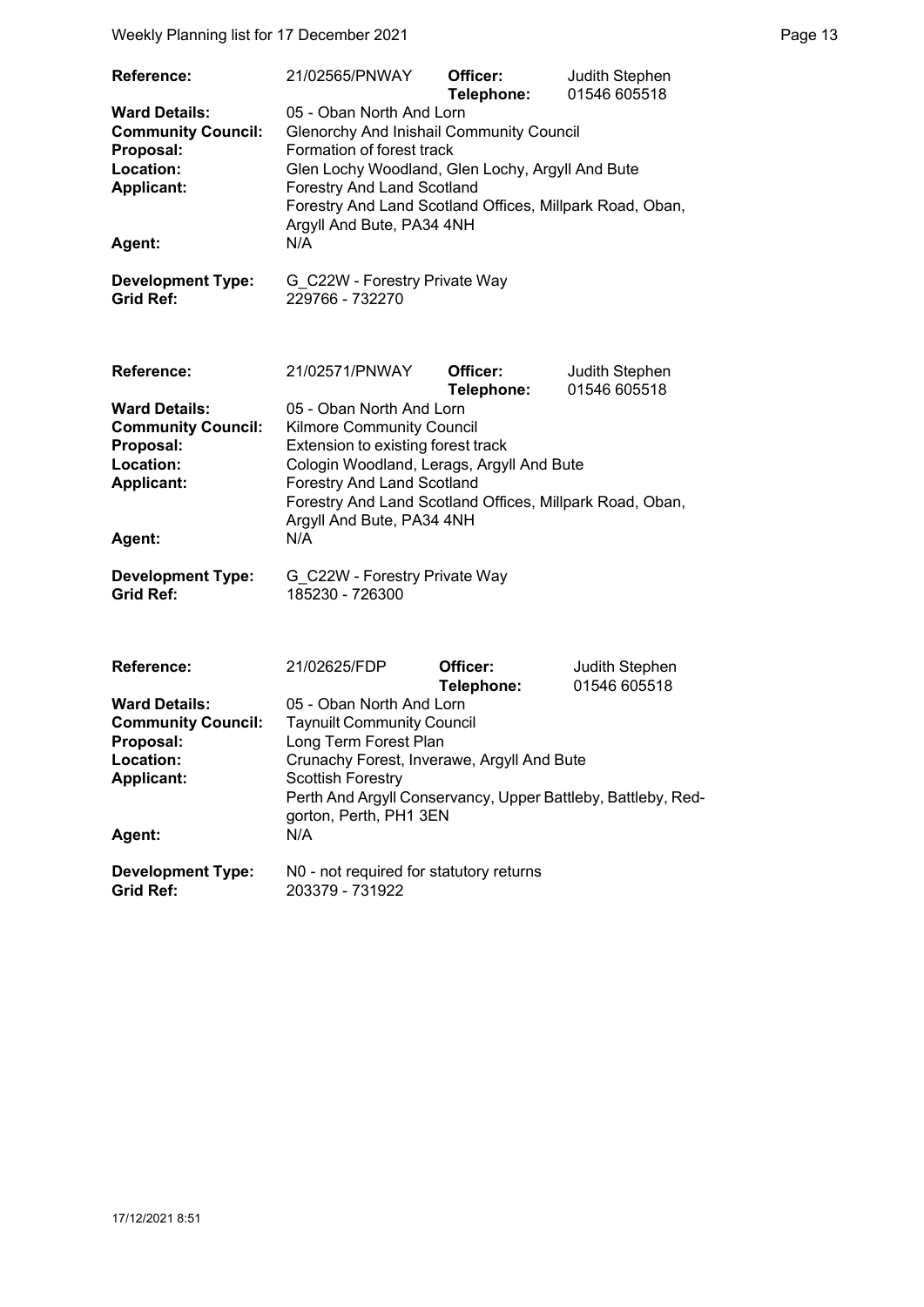Weekly Planning list for 17 December 2021 **Page 14** Page 14

| <b>Reference:</b>                            | 21/02630/TELNOT                                                                                                                             | Officer:   | <b>Judith Stephen</b>                                          |
|----------------------------------------------|---------------------------------------------------------------------------------------------------------------------------------------------|------------|----------------------------------------------------------------|
|                                              |                                                                                                                                             | Telephone: | 01546 605518                                                   |
| <b>Ward Details:</b>                         | 05 - Oban North And Lorn                                                                                                                    |            |                                                                |
| <b>Community Council:</b>                    | Kilninver And Kilmelford Comm Council                                                                                                       |            |                                                                |
| Proposal:                                    | Installation of 2no 3UK antennas, 2no 0.6m dishes onto exist-<br>ing tower and installation of 1no cabinet with ancillary develop-<br>ment. |            |                                                                |
| Location:<br><b>Applicant:</b>               | WHP Telecoms Ltd                                                                                                                            |            | Kilmelford Telecommunications Mast, Kilninver, Argyll And Bute |
|                                              | 401 Faraday Street, Birchwood Park, Warrington, WA3 6GA                                                                                     |            |                                                                |
| Agent:                                       | N/A                                                                                                                                         |            |                                                                |
| <b>Development Type:</b><br><b>Grid Ref:</b> | N0 - not required for statutory returns<br>185856 - 717935                                                                                  |            |                                                                |

| <b>Reference:</b>                                           | 21/02670/ELCNOT                                           | Officer:   | Judith Stephen |
|-------------------------------------------------------------|-----------------------------------------------------------|------------|----------------|
|                                                             |                                                           | Telephone: | 01546 605518   |
| <b>Ward Details:</b>                                        | 05 - Oban North And Lorn                                  |            |                |
| <b>Community Council:</b>                                   | <b>Glenorchy And Inishail Community Council</b>           |            |                |
| Proposal:                                                   | Proposed new 33kV overhead line                           |            |                |
| Location:                                                   | Land Approximately 674 Metres South West Of Upper Dorran, |            |                |
|                                                             | Bridge Of Orchy, Argyll And Bute                          |            |                |
| <b>Applicant:</b>                                           | Scottish And Southern Electricity Networks                |            |                |
| Ruthvenfield Way, Inveralmond Industrial Estate, Perth, PH1 |                                                           |            |                |
|                                                             | 3AF                                                       |            |                |
| Agent:                                                      | N/A                                                       |            |                |
| <b>Development Type:</b>                                    | N0 - not required for statutory returns                   |            |                |

**Grid Ref:** 231421 - 743884

| <b>Reference:</b>         | 21/02671/NMA                                                    | Officer:   | Fiona Scott  |
|---------------------------|-----------------------------------------------------------------|------------|--------------|
|                           |                                                                 | Telephone: | 01546 605518 |
| <b>Ward Details:</b>      | 04 - Oban South And The Isles                                   |            |              |
| <b>Community Council:</b> | <b>Tiree Community Council</b>                                  |            |              |
| Proposal:                 | Non material amendment to planning permission 21/01213/PP       |            |              |
|                           | (Erection of agricultural building). Increase width of building |            |              |
|                           | from 12.192m (40') wide to 18.288m (60') wide                   |            |              |
| Location:                 | 21 Kenovay, Isle Of Tiree, Isle Of Tiree, Argyll And Bute, PA77 |            |              |
|                           | 6UU                                                             |            |              |
| <b>Applicant:</b>         | Mr A J McLean                                                   |            |              |
|                           | Heylipol Farm, Isle Of Tiree, Argyll And Bute, PA77 6TY         |            |              |
| Agent:                    | Robinsons                                                       |            |              |
|                           | Broomhouses 2 Industrial Estate, Glasgow Road, Lockerbie,       |            |              |
|                           | <b>DG11 2SD</b>                                                 |            |              |
| <b>Development Type:</b>  | NMA 6W - NMA - Non-Householder (6 wk target)                    |            |              |
| <b>Grid Ref:</b>          | 99583 - 746182                                                  |            |              |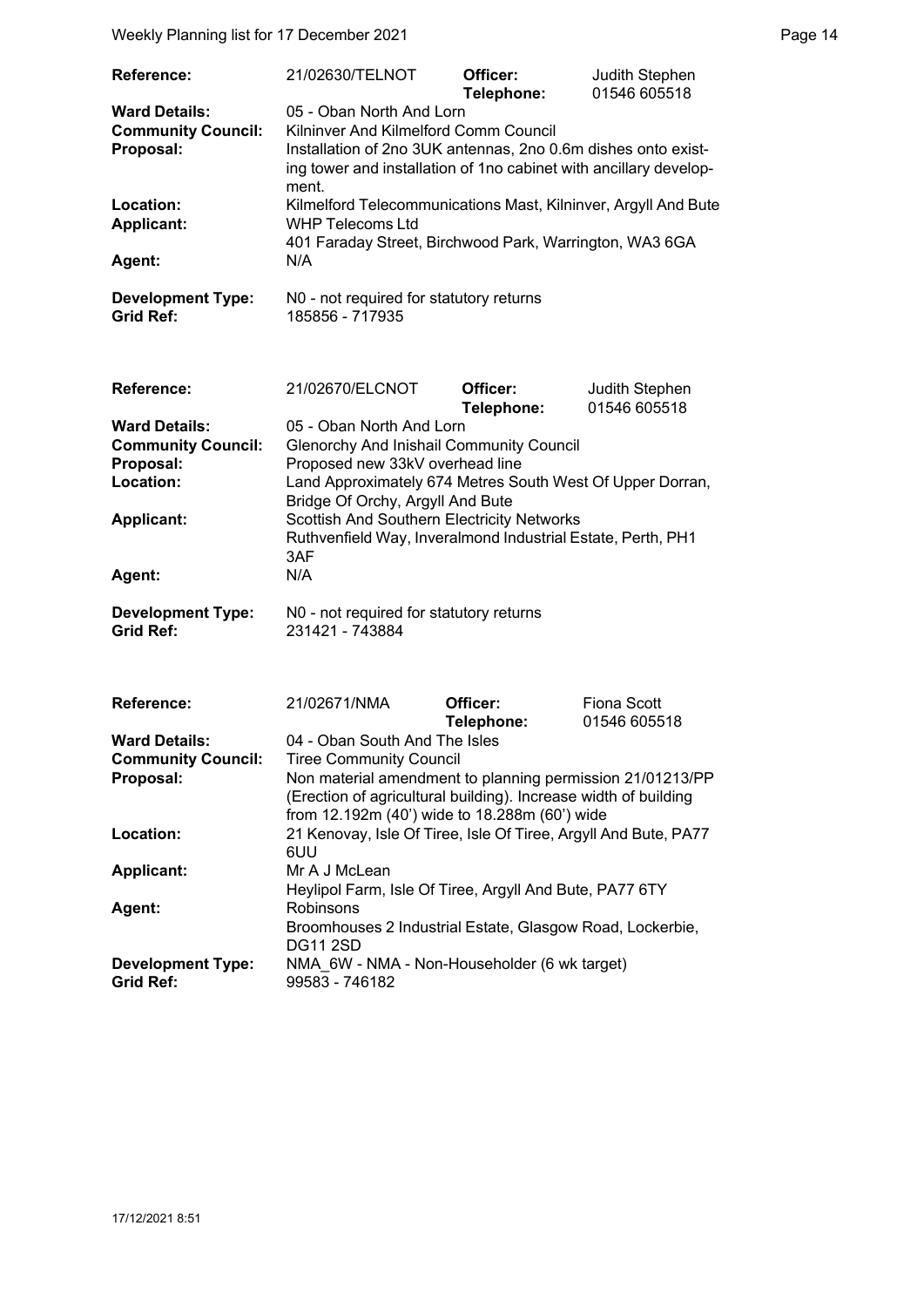# **Mid Argyll, Kintyre and Islay**

| <b>Reference:</b>         | 21/01102/PP                                                                                                                                                      | Officer:<br>Telephone: | <b>Fleur Rothwell</b><br>01546 605518 |  |
|---------------------------|------------------------------------------------------------------------------------------------------------------------------------------------------------------|------------------------|---------------------------------------|--|
| <b>Ward Details:</b>      | 02 - Kintyre And The Islands                                                                                                                                     |                        |                                       |  |
| <b>Community Council:</b> | <b>Gigha Community Council</b>                                                                                                                                   |                        |                                       |  |
| Proposal:                 | Erection of 3 dwellinghouses and 2 flats. Installation of air<br>source heat pumps, formation of access and parking arrange-<br>ments and associated landscaping |                        |                                       |  |
| Location:                 | Field Adjacent To Playpark, Isle Of Gigha, Argyll And Bute,<br><b>PA417AD</b>                                                                                    |                        |                                       |  |
| <b>Applicant:</b>         | Isle Of Gigha Heritate Trust<br>Craft Workshop 1, Ardminish, Isle Of Gigha, Argyll And Bute,<br><b>PA417AA</b>                                                   |                        |                                       |  |
| <b>Agent:</b>             | Tom Warren<br>Mercat Building, 26 Gallowgate, Glasgow, G1 5AB                                                                                                    |                        |                                       |  |
| <b>Development Type:</b>  | N03B - Housing - Local                                                                                                                                           |                        |                                       |  |
| <b>Grid Ref:</b>          | 164833 - 648778                                                                                                                                                  |                        |                                       |  |

| <b>Reference:</b>         | 21/01861/PP                                                                   | Officer:   | Kim MacKay   |
|---------------------------|-------------------------------------------------------------------------------|------------|--------------|
|                           |                                                                               | Telephone: | 01546 605518 |
| <b>Ward Details:</b>      | 02 - Kintyre And The Islands                                                  |            |              |
| <b>Community Council:</b> | <b>Islay Community Council</b>                                                |            |              |
| Proposal:                 | Alterations and erection of single storey rear extension (retro-<br>spective) |            |              |
| Location:                 | Ballygrant Inn, Ballygrant, Isle Of Islay, Argyll And Bute, PA45<br>7QR       |            |              |
| <b>Applicant:</b>         | <b>Ballygrant Inn</b>                                                         |            |              |
|                           | C/o Agent                                                                     |            |              |
| <b>Agent:</b>             | <b>Design Practice Architects</b>                                             |            |              |
|                           | Suite 1/2, 15 North Claremont Street, Glasgow, G3 7NR                         |            |              |
| <b>Development Type:</b>  | N10B - Other developments - Local                                             |            |              |
| <b>Grid Ref:</b>          | 139628 - 666757                                                               |            |              |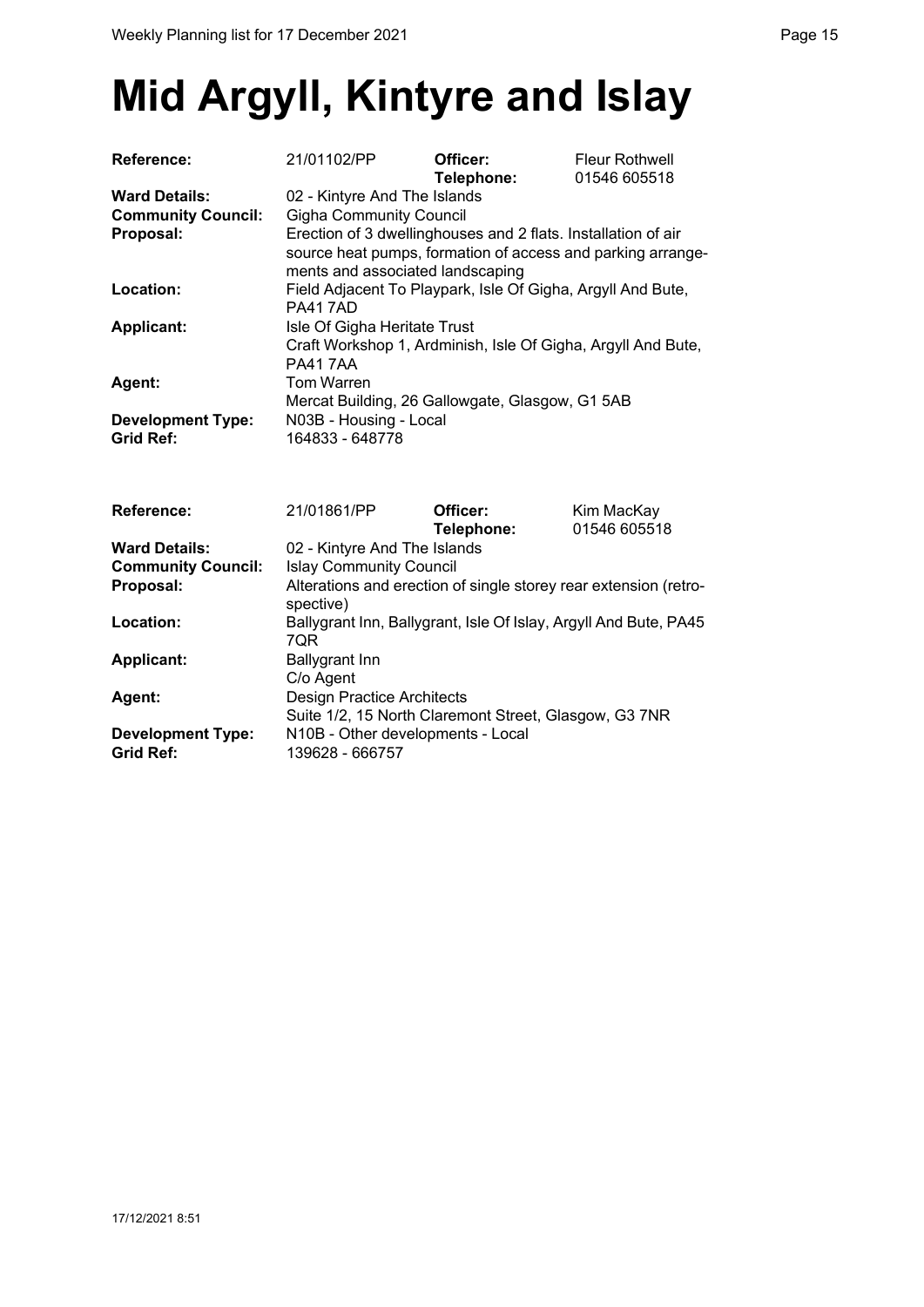Weekly Planning list for 17 December 2021 **Page 16** Neekly Planning list for 17 December 2021

| <b>Reference:</b>                            | 21/02069/LIB                                                                                                                                                                                                                 | Officer:<br>Telephone: | Tiwaah P Antwi<br>01546 605518 |
|----------------------------------------------|------------------------------------------------------------------------------------------------------------------------------------------------------------------------------------------------------------------------------|------------------------|--------------------------------|
| <b>Ward Details:</b>                         | 03 - Mid Argyll                                                                                                                                                                                                              |                        |                                |
| <b>Community Council:</b>                    | North Knapdale Community Council                                                                                                                                                                                             |                        |                                |
| Proposal:                                    | Internal and external alterations to Taynish House, to include;<br>refurbishment/replacement windows and alterations to house<br>layout, removal of chimney, erection of boiler shed/garden shed<br>and two bunded oil tanks |                        |                                |
| Location:                                    | Taynish House, Tayvallich, Lochgilphead, Argyll And Bute,<br><b>PA31 8PW</b>                                                                                                                                                 |                        |                                |
| <b>Applicant:</b>                            | Mr Rupert Hogg<br>Stream Farm, Broomfield, Bridgewater, Somerset, TA5 2EN                                                                                                                                                    |                        |                                |
| Agent:                                       | <b>Gray Macpherson Architects</b><br>Tigh-na-geat House, 1 Tigh-na-geat House, Damhead Farm,<br>Lothianburn, EH10 7DZ                                                                                                        |                        |                                |
| <b>Development Type:</b><br><b>Grid Ref:</b> | N14 - Listed bldg + con area consents<br>172545 - 683123                                                                                                                                                                     |                        |                                |

| <b>Reference:</b>         | 21/02102/PATEL                                                                    | Officer:   | Derek Wilson                                                     |
|---------------------------|-----------------------------------------------------------------------------------|------------|------------------------------------------------------------------|
|                           |                                                                                   | Telephone: | 01546 605518                                                     |
| <b>Ward Details:</b>      | 02 - Kintyre And The Islands                                                      |            |                                                                  |
| <b>Community Council:</b> | <b>Islay Community Council</b>                                                    |            |                                                                  |
| Proposal:                 | Installation of 6m high lattice mast to accommodate communi-<br>cations apparatus |            |                                                                  |
| Location:                 |                                                                                   |            | Coille Estate Woodland, Gruinart, Isle Of Islay, Argyll And Bute |
| <b>Applicant:</b>         | Scotnet                                                                           |            |                                                                  |
|                           | 3TX                                                                               |            | Scotnet Operations Centre, Mackintosh Road, Inverness, IV2       |
| Agent:                    | Gillan Consulting                                                                 |            |                                                                  |
|                           | Cul Na Saithe, Leny Feus, Callander, FK17 8AS                                     |            |                                                                  |
| <b>Development Type:</b>  | G C67 - Telecommunications GPDO                                                   |            |                                                                  |
| Grid Ref:                 | 123993 - 669158                                                                   |            |                                                                  |

| <b>Reference:</b>         | 21/02139/PP                                         | Officer:   | Tiwaah P Antwi                                              |
|---------------------------|-----------------------------------------------------|------------|-------------------------------------------------------------|
|                           |                                                     | Telephone: | 01546 605518                                                |
| <b>Ward Details:</b>      | 02 - Kintyre And The Islands                        |            |                                                             |
| <b>Community Council:</b> | <b>Tarbert And Skipness Community Council</b>       |            |                                                             |
| Proposal:                 | Installation of 12 bollards and 5 solar lamp stands |            |                                                             |
| Location:                 |                                                     |            | Land West Of The Fish Quay, Harbour Street, Tarbert, Argyll |
|                           | And Bute                                            |            |                                                             |
| <b>Applicant:</b>         | <b>Tarbert Harbour Authority</b>                    |            |                                                             |
|                           |                                                     |            | Harbour Office, Garval Road, Tarbert, Argyll And Bute, PA29 |
|                           | 6TR                                                 |            |                                                             |
| <b>Agent:</b>             | N/A                                                 |            |                                                             |
|                           |                                                     |            |                                                             |
| <b>Development Type:</b>  | N10B - Other developments - Local                   |            |                                                             |
| <b>Grid Ref:</b>          | 186568 - 668958                                     |            |                                                             |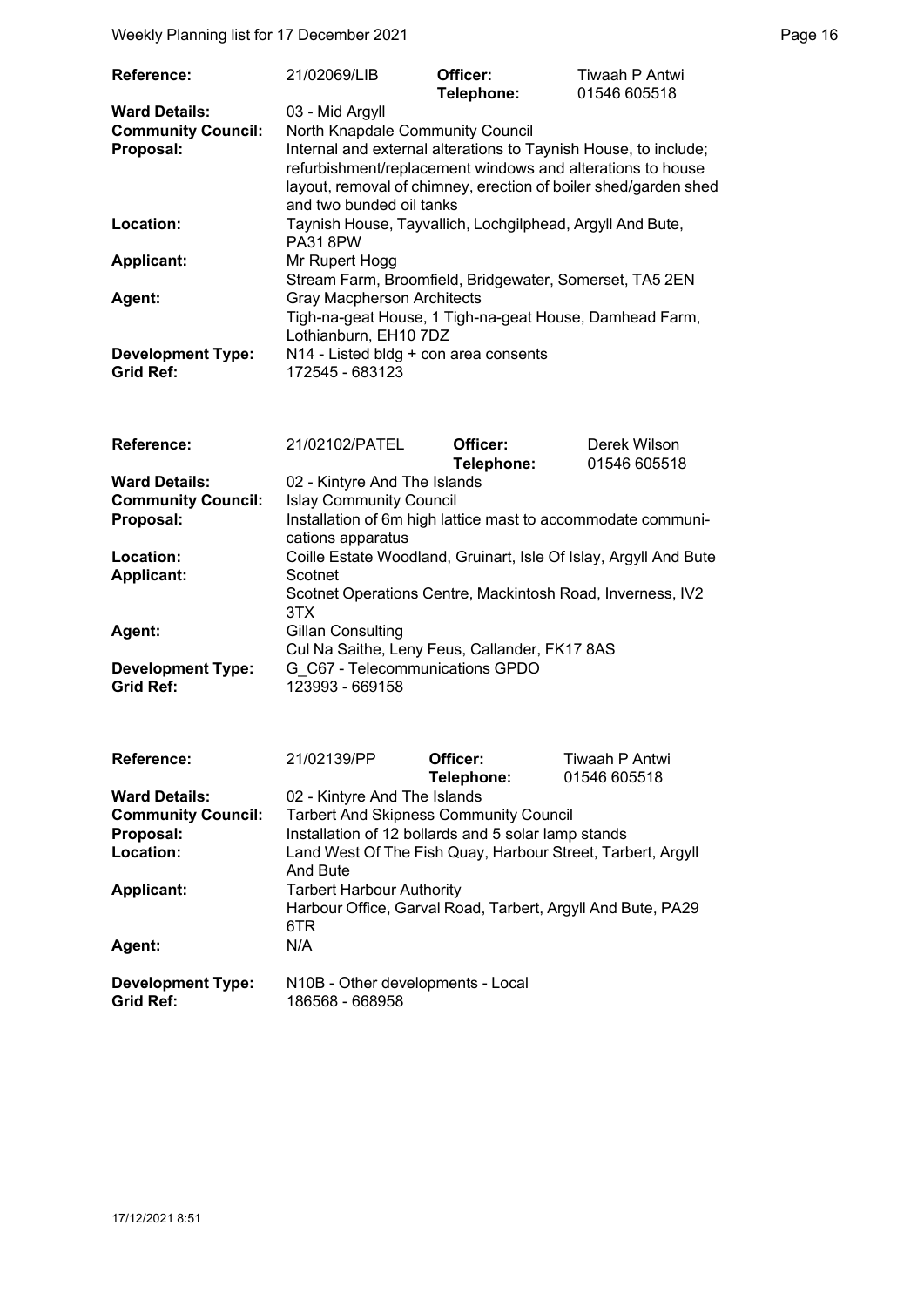Weekly Planning list for 17 December 2021 **Page 17** Neekly Planning list for 17 December 2021

| Reference:                | 21/02243/PP                                                  | Officer:<br>Telephone: | Tiwaah P Antwi<br>01546 605518                                  |
|---------------------------|--------------------------------------------------------------|------------------------|-----------------------------------------------------------------|
| <b>Ward Details:</b>      | 02 - Kintyre And The Islands                                 |                        |                                                                 |
| <b>Community Council:</b> | <b>Tarbert And Skipness Community Council</b>                |                        |                                                                 |
| Proposal:                 |                                                              |                        | Demolition of existing swimming pool building and erection of 2 |
|                           | lodges to provide additional tourism accommodation           |                        |                                                                 |
| Location:                 | Land South West Of Stonefield Castle Hotel, Stonefield, Tar- |                        |                                                                 |
|                           | bert, Argyll And Bute, PA29 6YJ                              |                        |                                                                 |
| <b>Applicant:</b>         | Overview Investments                                         |                        |                                                                 |
|                           | 2 Old Brewery Mews, Hampstead, London, NW3 1PZ               |                        |                                                                 |
| Agent:                    | <b>Opfer Logan Architects</b>                                |                        |                                                                 |
|                           | The Exchange, 130 Cubie Street, Glasgow, G40 2AF             |                        |                                                                 |
| <b>Development Type:</b>  | N10B - Other developments - Local                            |                        |                                                                 |
| <b>Grid Ref:</b>          | 186432 - 671722                                              |                        |                                                                 |

| <b>Reference:</b>         | 21/02275/PP                                                       | Officer:   | Derek Wilson |
|---------------------------|-------------------------------------------------------------------|------------|--------------|
|                           |                                                                   | Telephone: | 01546 605518 |
| <b>Ward Details:</b>      | 02 - Kintyre And The Islands                                      |            |              |
| <b>Community Council:</b> | <b>Islay Community Council</b>                                    |            |              |
| Proposal:                 | Erection of a single storey infill extension between two existing |            |              |
|                           | buildings                                                         |            |              |
| Location:                 | Kilchoman Distillery, Bruichladdich, Isle Of Islay, Argyll And    |            |              |
|                           | Bute, PA49 7UT                                                    |            |              |
| <b>Applicant:</b>         | Kilchoman Distillery Company Ltd                                  |            |              |
|                           | Rockside Farm, Bruichladdich, Isle Of Islay, Argyll And Bute,     |            |              |
|                           | <b>PA49 7UT</b>                                                   |            |              |
| Agent:                    | <b>RWHB Ltd</b>                                                   |            |              |
|                           | Belston Cottage, Sinclairston, Ochiltree, Cumnock, KA18 2RU       |            |              |
| <b>Development Type:</b>  | N04B - Business and Industry - Local                              |            |              |
| <b>Grid Ref:</b>          | 122322 - 663756                                                   |            |              |

| <b>Reference:</b>         | 21/02453/PP                                                    | Officer:                                                    | Tiwaah P Antwi                                                 |
|---------------------------|----------------------------------------------------------------|-------------------------------------------------------------|----------------------------------------------------------------|
|                           |                                                                | Telephone:                                                  | 01546 605518                                                   |
| <b>Ward Details:</b>      | 03 - Mid Argyll                                                |                                                             |                                                                |
| <b>Community Council:</b> | <b>Ardrishaig Community Council</b>                            |                                                             |                                                                |
| Proposal:                 | Erection of extension                                          |                                                             |                                                                |
| Location:                 | The Cleft, St Clair Road, Ardrishaig, Lochgilphead, Argyll And |                                                             |                                                                |
|                           | Bute, PA30 8EW                                                 |                                                             |                                                                |
| <b>Applicant:</b>         | Ms Tracy Byrne                                                 |                                                             |                                                                |
|                           |                                                                |                                                             | The Cleft, St Clair Road, Ardrishaig, Lochgilphead, Argyll And |
|                           | Bute, PA30 8EW                                                 |                                                             |                                                                |
| Agent:                    | <b>Bowman Stewart</b>                                          |                                                             |                                                                |
|                           |                                                                | Victoria Buildings, 1 34 Union Street, Lochgilphead, Argyll |                                                                |
|                           | And Bute, PA31 8JS                                             |                                                             |                                                                |
| <b>Development Type:</b>  | N01 - Householder developments                                 |                                                             |                                                                |
| <b>Grid Ref:</b>          | 185067 - 685374                                                |                                                             |                                                                |

17/12/2021 8:51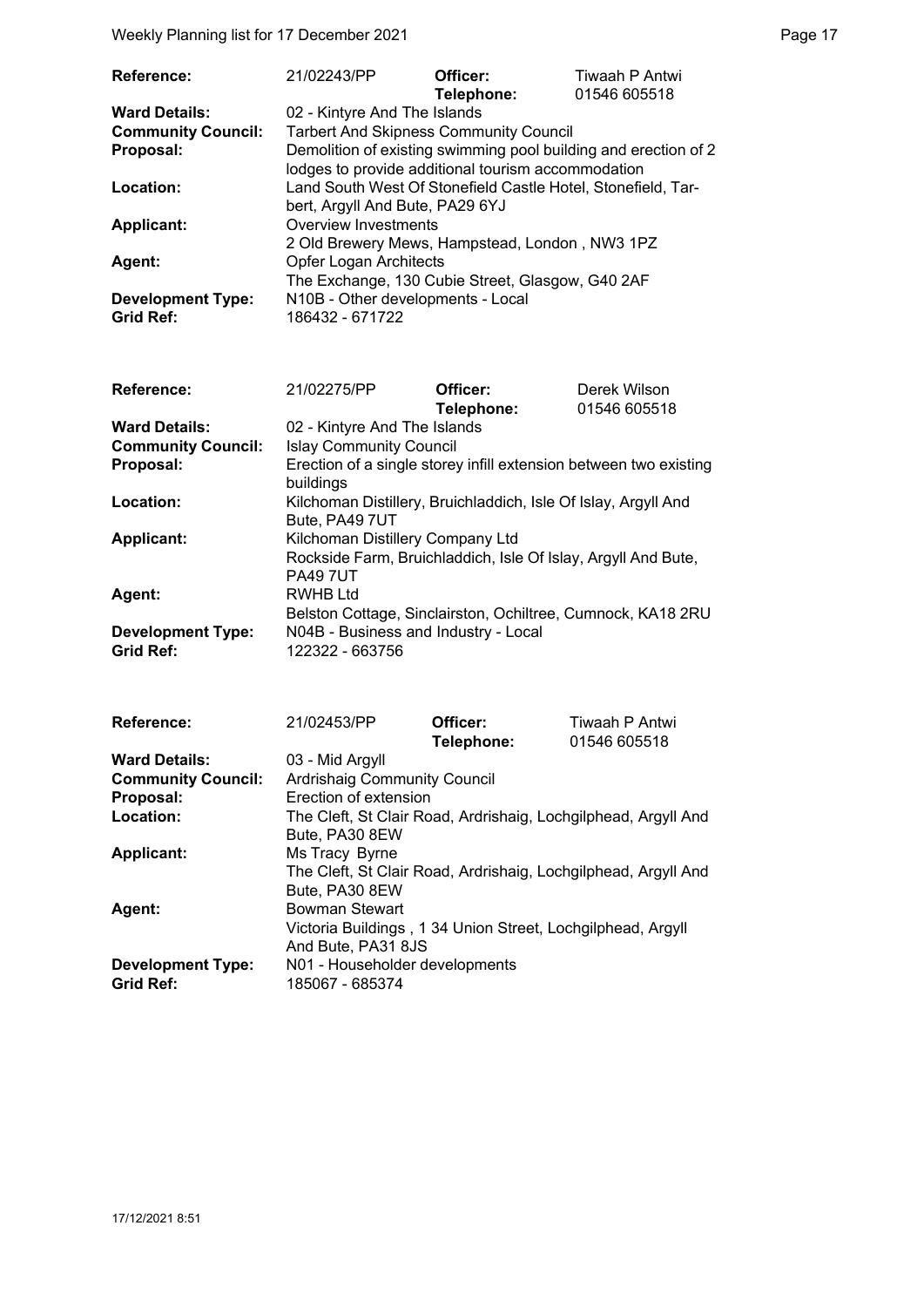Weekly Planning list for 17 December 2021 **Page 18** Page 18

| <b>Reference:</b>         | 21/02454/PP                                                                      | Officer:<br>Telephone:                                      | Tiwaah P Antwi<br>01546 605518 |  |
|---------------------------|----------------------------------------------------------------------------------|-------------------------------------------------------------|--------------------------------|--|
| <b>Ward Details:</b>      | 03 - Mid Argyll                                                                  |                                                             |                                |  |
| <b>Community Council:</b> | <b>Ardrishaig Community Council</b>                                              |                                                             |                                |  |
| Proposal:                 | Change of use of vacant land to extended residential curtilage                   |                                                             |                                |  |
| Location:                 | Land South Of The Cleft And Balnakeil, St Clair Road, Ardr-                      |                                                             |                                |  |
|                           | ishaig, Lochgilphead, Argyll And Bute                                            |                                                             |                                |  |
| <b>Applicant:</b>         | Ms Tracy Byrne<br>The Cleft, St Clair Road, Ardrishaig, Lochgilphead, Argyll And |                                                             |                                |  |
|                           |                                                                                  |                                                             |                                |  |
|                           | Bute, PA30 8EW                                                                   |                                                             |                                |  |
| Agent:                    | <b>Bowman Stewart</b>                                                            |                                                             |                                |  |
|                           |                                                                                  | Victoria Buildings, 1 34 Union Street, Lochgilphead, Argyll |                                |  |
|                           | And Bute, PA31 8JS                                                               |                                                             |                                |  |
| <b>Development Type:</b>  | N10B - Other developments - Local                                                |                                                             |                                |  |
| <b>Grid Ref:</b>          | 185067 - 685374                                                                  |                                                             |                                |  |

| <b>Reference:</b>         | 21/02492/PP                                                                     | Officer:   | <b>Fleur Rothwell</b> |  |
|---------------------------|---------------------------------------------------------------------------------|------------|-----------------------|--|
|                           |                                                                                 | Telephone: | 01546 605518          |  |
| <b>Ward Details:</b>      | 02 - Kintyre And The Islands                                                    |            |                       |  |
| <b>Community Council:</b> | <b>East Kintyre Community Council</b>                                           |            |                       |  |
| Proposal:                 | Erection of office building                                                     |            |                       |  |
| Location:                 | Distillery Lephincorrach, Torrisdale, Campbeltown, Argyll And<br>Bute, PA28 6QT |            |                       |  |
|                           |                                                                                 |            |                       |  |
| <b>Applicant:</b>         | Mr Niall Macalister Hall                                                        |            |                       |  |
|                           | Torrisdale Castle, Carradale, Campbeltown, Argyll And Bute,                     |            |                       |  |
|                           | <b>PA28 6QT</b>                                                                 |            |                       |  |
| Agent:                    | Wb arc                                                                          |            |                       |  |
|                           | Mount Hope, 2 135 Henderson Street, Bridge Of Allan, Stirling,                  |            |                       |  |
|                           | FK94RL                                                                          |            |                       |  |
| <b>Development Type:</b>  | N04B - Business and Industry - Local                                            |            |                       |  |
| <b>Grid Ref:</b>          | 178923 - 635821                                                                 |            |                       |  |

| <b>Reference:</b>         | 21/02567/PNAGRI                                                                | Officer:   | Tiwaah P Antwi |  |
|---------------------------|--------------------------------------------------------------------------------|------------|----------------|--|
|                           |                                                                                | Telephone: | 01546 605518   |  |
| <b>Ward Details:</b>      | 03 - Mid Argyll                                                                |            |                |  |
| <b>Community Council:</b> | Lochgilphead Community Council                                                 |            |                |  |
| Proposal:                 | Erection of agricultural polytunnel                                            |            |                |  |
| Location:                 | Land North Of Brackley Farm, Lochgilphead, Argyll And Bute,<br><b>PA31 8NH</b> |            |                |  |
| <b>Applicant:</b>         | Mr Neil McArthur<br>19 Highbank Park, Lochgilphead, Argyll And Bute, PA31 8NL  |            |                |  |
| Agent:                    | N/A                                                                            |            |                |  |
| <b>Development Type:</b>  | G C18 - Agricultural works                                                     |            |                |  |
| <b>Grid Ref:</b>          | 185137 - 687244                                                                |            |                |  |